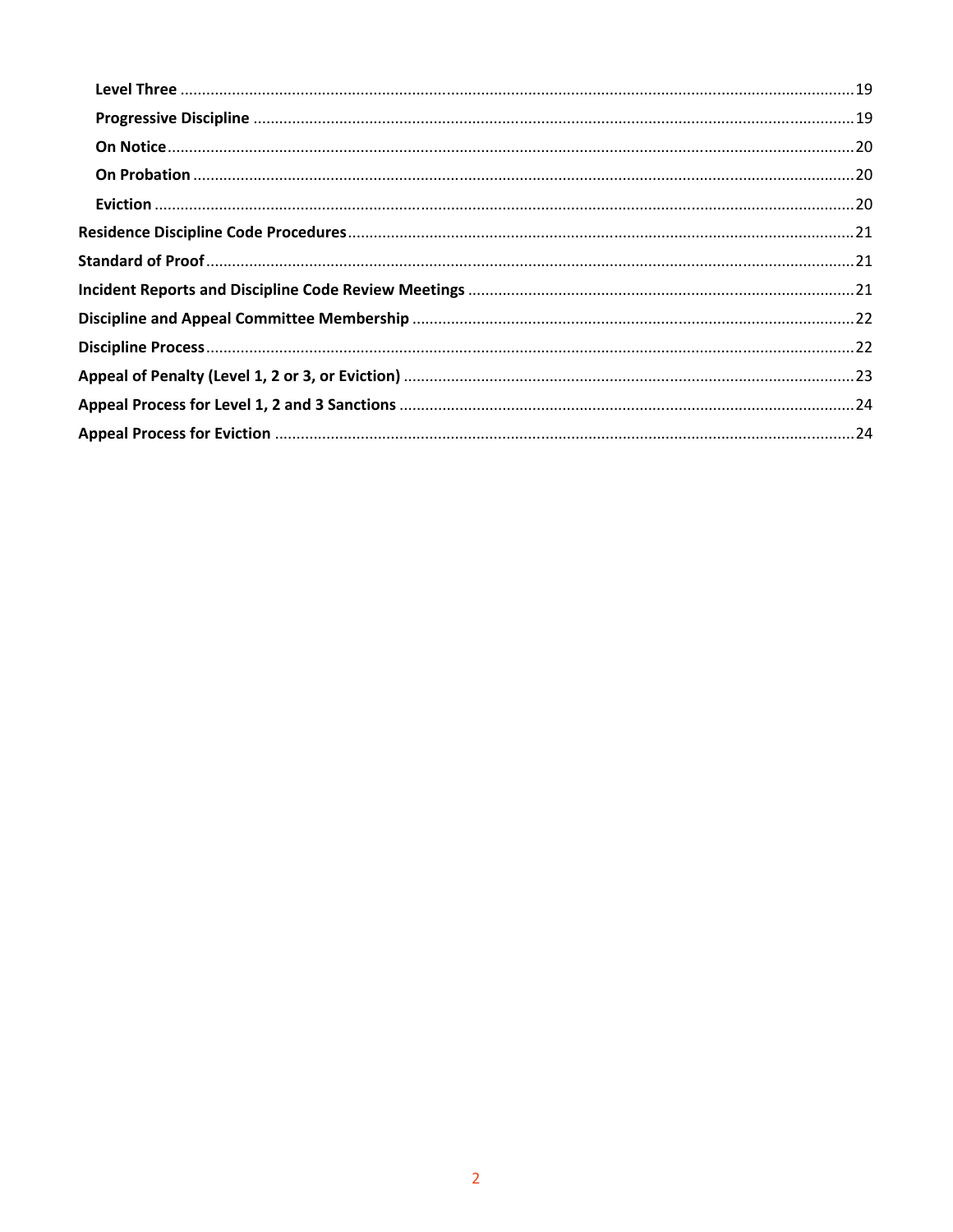#### **2019‐2020 Residences**

Brough House \* Hellmuth \* Henderson \* O'Neil Ridley \* Southwest

The Residence Life Staff and Student Services at Huron are thrilled that you have decided to spend this year in our residences. We are committed to the educational mission of the University and we strive to foster an atmosphere which is conducive to your personal, social, and academic development. The Residence Life Staff (we call them Dons) who live with you will provide support services and help you with your transition to university and residence living.

## **Our Mission**

The mission of the Huron Residence Life Program is to provide opportunities for students to realize their intellectual and personal potential in a supportive, safe, and secure environment for all members of the Huron community. This learning community will complement the mission of Huron, cultivate an appreciation of diversity, and foster an environment of mutual respect and cooperation.

## **Our Vision**

Every effort of the Residence Life Program will strive to enhance the overall educational and living experiences of our residents.

# **Our Objectives**

- To challenge residents to accept responsibility for themselves as individuals and as members of the residence community through the policies outlined in the Code of Conduct document.
- To provide and support well-trained Residence Life Staff to assist residents as they pursue successful experiences at Huron.
- To encourage and expect an environment of mutual respect that promotes personal, social and academic development.
- To encourage campus involvement and active learning within a diverse community.
- To help students develop a sense of belonging in their residence community by supporting and promoting opportunities for involvement, leadership, and diversity.
- To offer residents programs and opportunities to engage in social and intellectual interactions.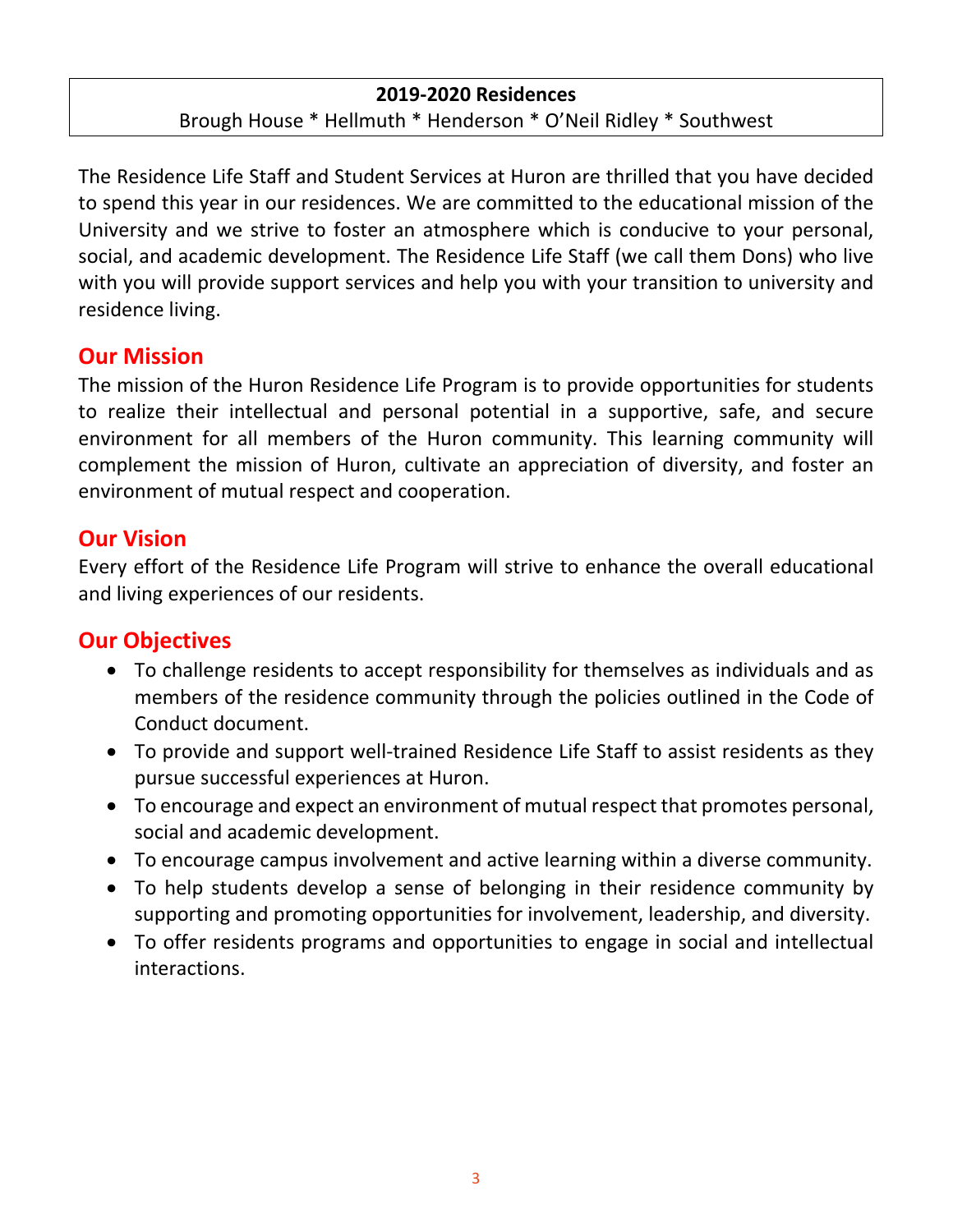# **Purpose of Residence Living**

As a residential post‐secondary institution, Huron offers students unique opportunities to grow, learn, expand their awareness and understanding of others, create friendships that last a lifetime, and develop their own potential.

The residence experience at Huron is unique because the living environment for all 5 of our residences is closely connected to the academic environment. Students are placed in residences and on specific floors based on their personal profiles and stated preferences, to build communities and encourage friendship and relationship‐building. Programming designed and implemented by our Dons will be tailored to the specific needs of each floor. The goal of the Residence Life Program is to provide opportunities for students to realize their intellectual and personal potential in an environment that promotes safety, respect, acceptance, and appreciation of diversity.

Huron expects that all individuals who choose to live in residence read and abide by the Residence Code of Conduct and take full and complete responsibility for their actions within our residence community. Becoming familiar with the goals, vision, and expectations for behavior will help ensure that everyone participates in creating and can benefit from a safe and functional environment.

There are 17 members of the Residence Life Staff who live in the residence with the students, supporting and guiding them, providing programming, organizing events, and ensuring they are available to answer any questions or provide assistance in any way. They are trained to maintain an environment conducive to sleep, study, and the overall wellbeing of the residents. They are also expected to enforce and maintain the residence regulations and guidelines as outlined in the Residence Code of Conduct.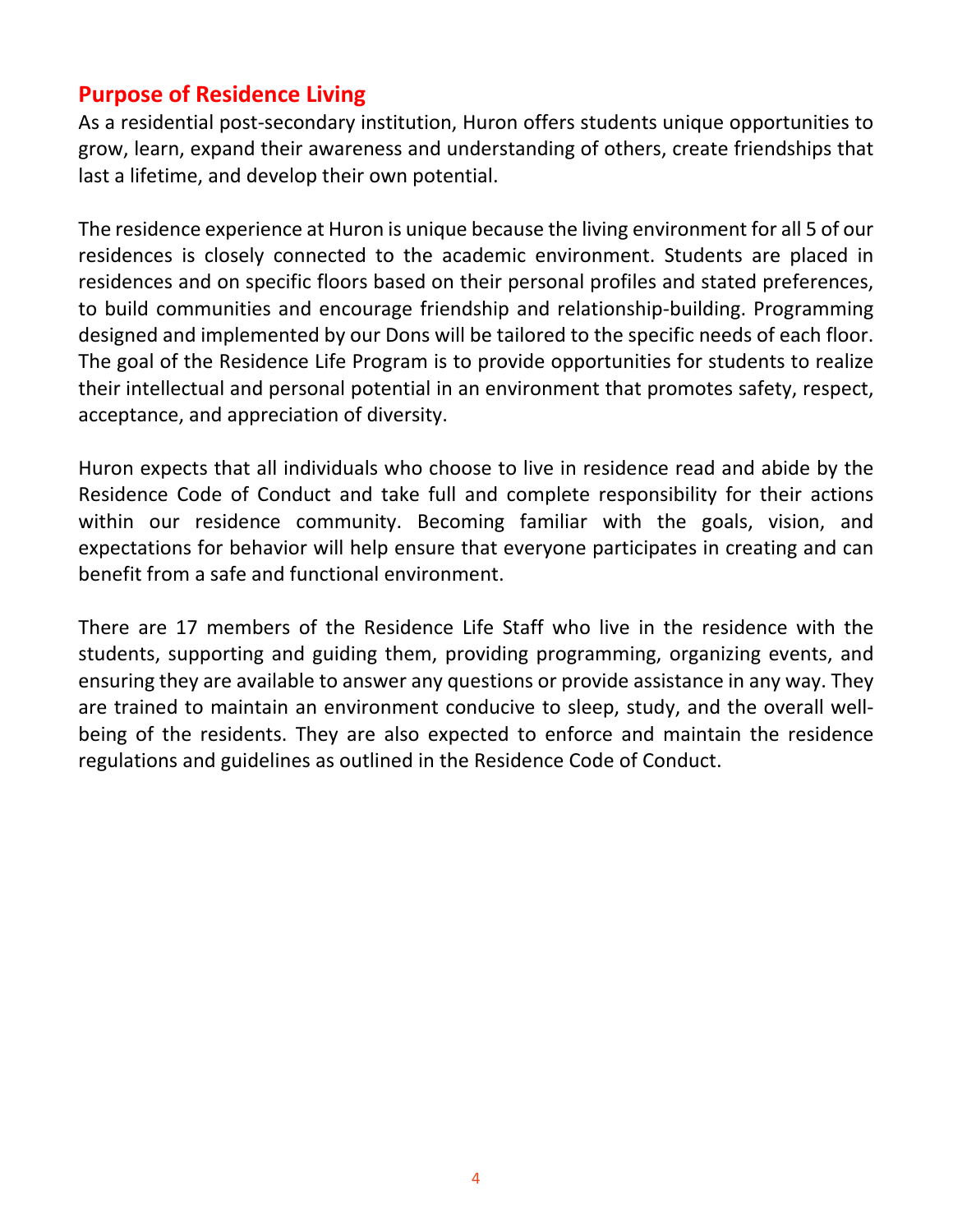# **Who's Who – Residence Life Staff at Huron**

#### **DONS**

Dons are upper year students who wish to live in residence to provide a leadership role on their floor or in their house. They are responsible for floor programming and event planning, are available as a resource for support or guidance, are disciplinarians ensuring behaviors are managed within the Code of Conduct and responding accordingly when they are not, and act as a role model for the students on their floor. At Huron, we expect our Dons to get to know their students well; we rely on them to ensure students feel safe, comfortable, and supported, and can provide direction or information if or when students need additional support.

There is one (1) Don living on each floor or in each of the houses. There are three (3) Head Dons who oversee the overall Residence Life Program. The Head Dons are located in Hellmuth, O'Neil/Ridley, and Southwest residences.

#### **RESIDENCE MANAGER**

The day-to-day management of our Residence Life Program is handled by our Residence Manager. This individual hires, trains, supports, and mentors the Dons throughout the year. They follow‐up on all incident reports outlining any behavioural or disciplinary issues. They are full-time employees of the University and a resource available to students at any time. They report directly to the Associate Vice‐President, Students.

#### **STUDENT ENGAGEMENT COORDINATOR**

The Engagement Coordinator is also a full‐time employee of the University responsible for programming and event planning for the Huron student community. While they are responsible for ensuring student engagement across all years and for all students, a primary focus is event planning within the residence. They work with and support the Dons in planning floor events, and work very closely with the Residence Council.

#### **INFORMATION DESK**

The information desk is covered 24 hours a day and there is always someone available to assist the residents with security concerns, access to rooms, or answering questions. The info desk can be contacted by calling 519‐438‐7224 x. 200.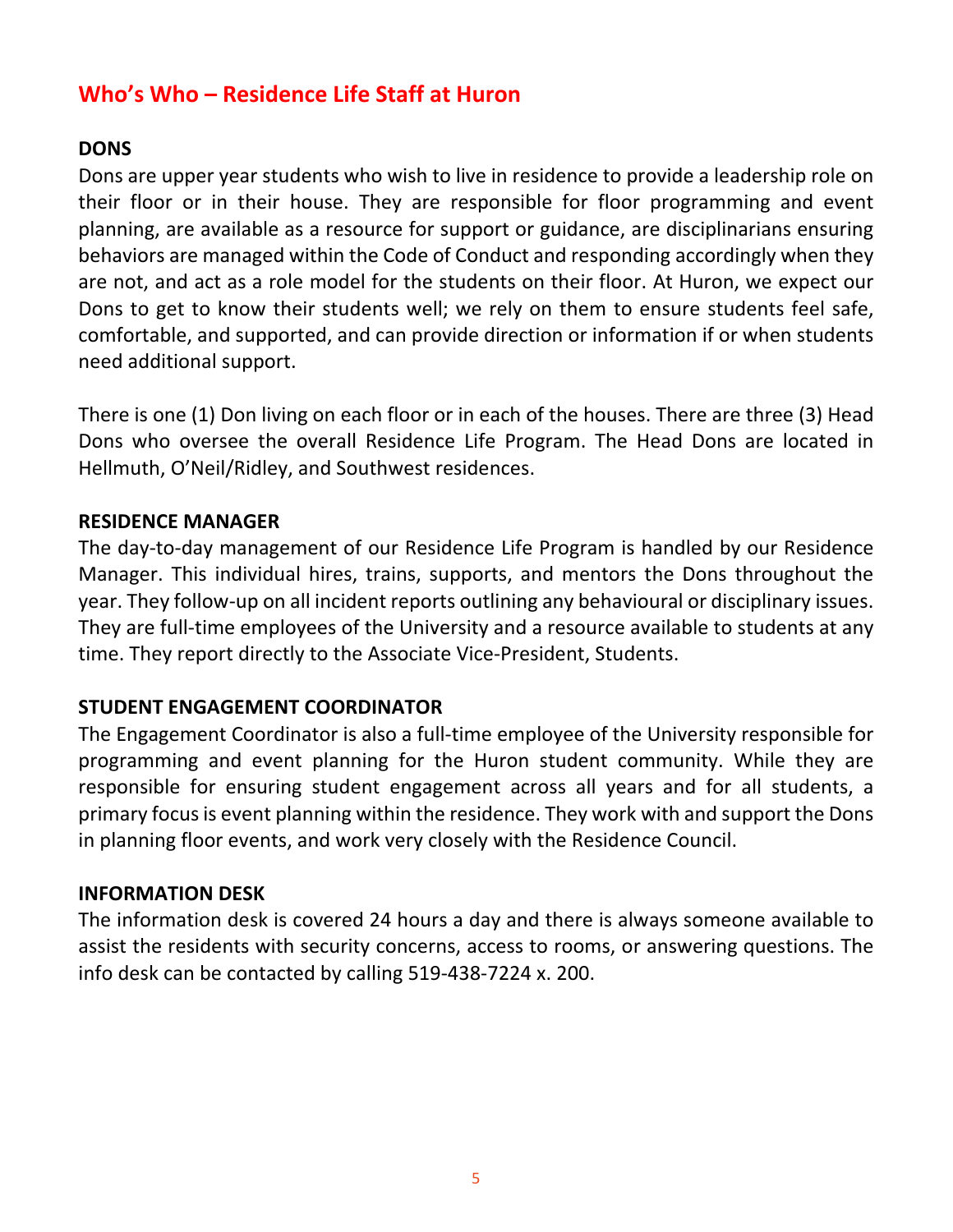# **Residence Discipline Code**

The residence discipline code provides a clear statement of what constitutes unacceptable behavior and describes the sanctions for such behaviours, as well as the procedures to be followed if residents or their guests behave in an unacceptable manner.

The Huron Residence Discipline Code is based on **two principles:**

- a) Every individual is equal in dignity and worth and should be provided with equal rights and opportunities without discrimination or harassment
- b) Each student living in residence should be guaranteed the right to peaceful use of her/his living space and common areas and that every reasonable effort will be made to make the accommodation comfortable.

The objectives of the Residence Discipline Code are:

- a) To foster the growth of self-discipline and accountability in students by helping them realize the consequences of their choices and behaviours, and to understand how they can make better choices in the future.
- b) To encourage students to resolve their community living issues in a mature fashion which will enhance the residence experience
- c) To promote behaviour among residence students and their guests which creates an effective study and learning environment;
- d) To support the physical safety and emotional well‐being of the residents, and to aid in the protection of personal and Huron property

The Residence Discipline Code applies to all residence students and also holds residents responsible for the behaviours of their guests. It is intended to make residence students aware of their rights and responsibilities so that they make informed decisions about their own behaviour and that of their peers. It is further intended to provide guidance and support for Student Leaders and Residence Life Staff (RLS) in their administrative decision‐ making regarding events and the resolution of discipline problems.

# **Responsibilities**

- 1. The discipline of Huron residents is maintained by the Dons under the leadership of the Residence Manager. The nature of disciplinary action imposed by the Residence Manager or Residence Hearing Committee is related to:
	- The severity of the violation
	- The rehabilitation of the accused
	- The deterrent value to the accused and the University community
	- The resident's previous record of behaviour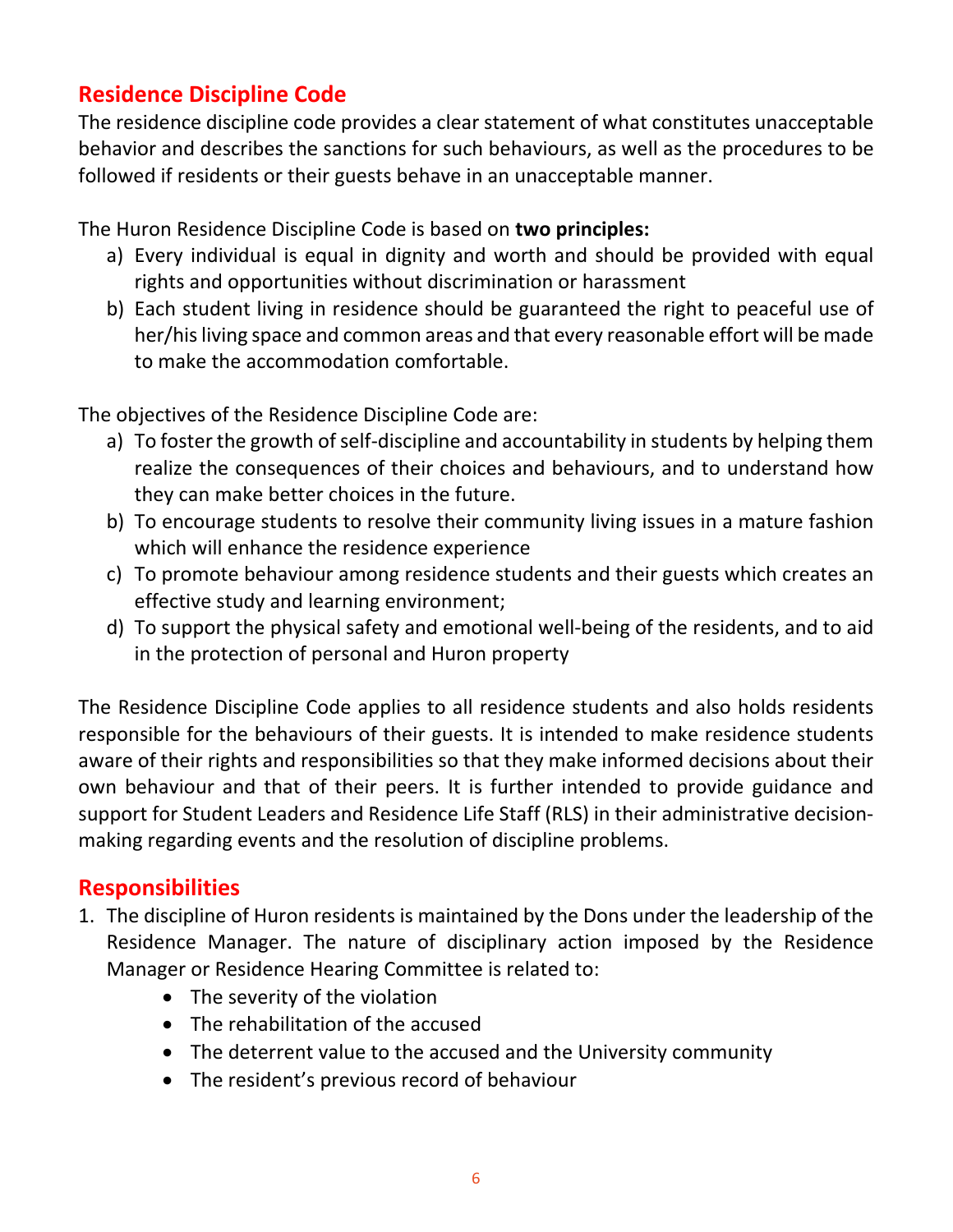- 2. Every resident is responsible for observing the terms and conditions of the Residence Discipline Code, the Residence Handbook, the Harassment and Discrimination Policy, the Sexual Violence Policy, the Student Code of Conduct, and the Residence Contract. The Residence Handbook and the Residence Discipline Code outline behavioural expectations for the residents and the types of sanctions levied against offenders. No residence student is exempt from the terms and conditions of the Residence Discipline Code, the Harassment and Discrimination Policy, the Sexual Violence Policy, or the Student Code of Conduct.
- 3. It is each resident's responsibility to be aware of and behave in a manner consistent with the Code of Student Conduct, the Harassment and Discrimination Policy, the Sexual Violence Policy, and all relevant municipal, provincial, and federal laws.

## **Infractions**

The Residence Manager, in consultation with the Head Dons and/or any other members of the RLS, may impose monetary fines for infractions of the Residence Discipline Code as outlined in this document and as communicated to residents through the RLS. It is expected that the authority to impose such fines would only be exercised with the best interest of the community in mind.

Offences are described and classified based on three levels of increasing severity. Sanctions are the consequences for offences, which are described in the following sections of the Discipline Code. At each level of offence and/or after repeated offences, the severity of the sanctions will increase.

**Level 1 Offence** – Actions that interfere with the rights of another individual or community to a peaceful environment and use of space in a safe and healthy way.

**Level 2 Offence** – Actions that create a significant nuisance to other residents or are repeat Level 1 offences.

**Level 3 Offence** – Actions that endanger the safety and security of individuals or the community; compromise or damage the property of Huron University College; attack the dignity/integrity of an individual or community; and/or are repeat Level 1 or Level 2 offences.

**NOTE**: *Certain Level 3 offences, occurring as a single event or as repeated offences, may be handled under any number of other Huron codes and policies including but not limited to the Harassment and Discrimination Policy, the Sexual Violence Policy, or the Student Code of Conduct.*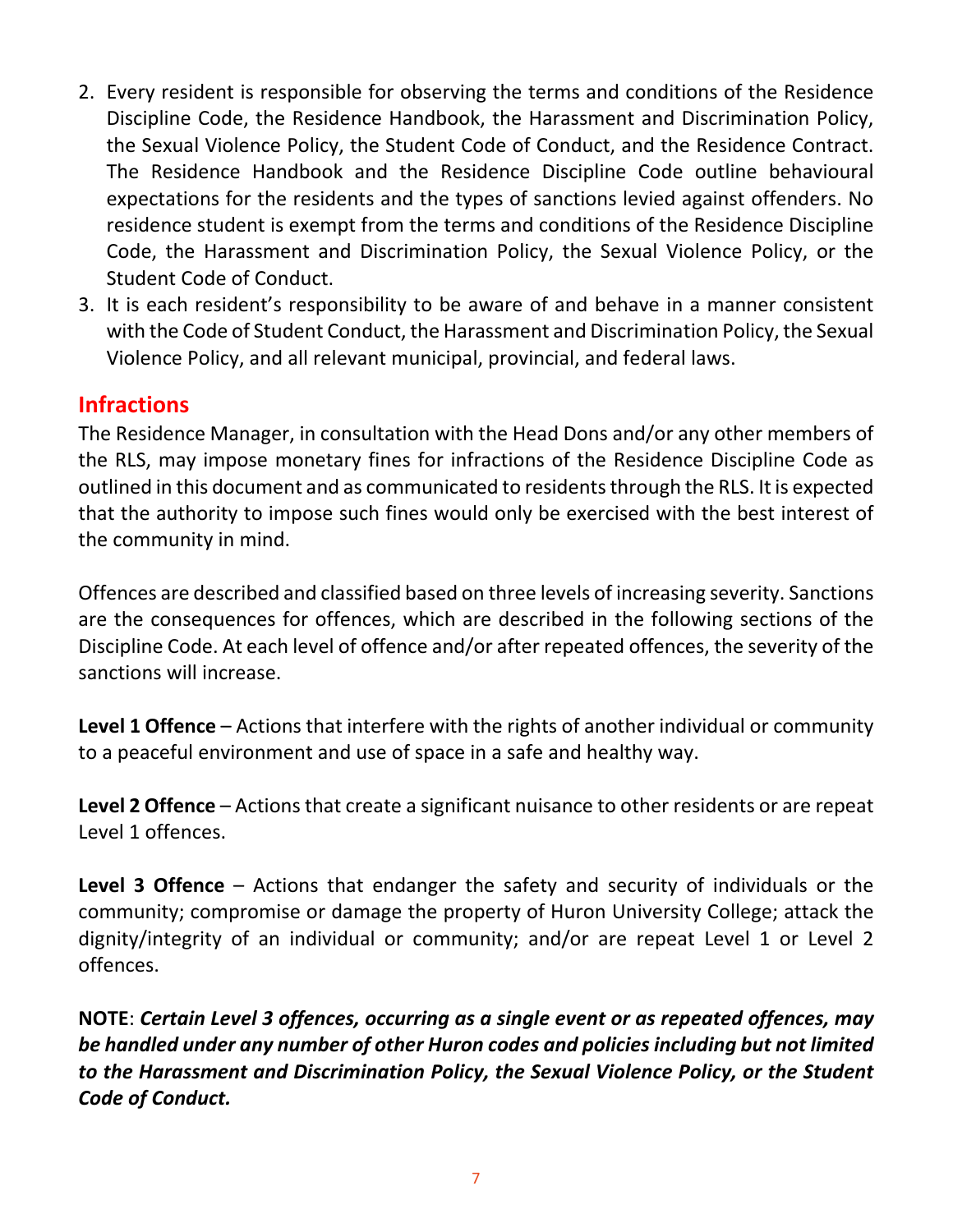# **The Point System**

The point system is designed to help define the seriousness of specific behaviours and orient a resident to the process she/he may face in relation to an incident (i.e. how many points left until eviction; which code or policy may be invoked; what type of sanction may be faced). All offences are associated with points ranging from 1 to 6 and all offences have a minimum of 1 point. The assigned number of points will depend upon the incident or its severity. Points will remain on the resident's record until they have moved out of the residence. Following a finding of responsibility for an incident, the resident is expected to complete educational, restorative, or punitive sanctions. The point system is based upon a progressive discipline approach, outlined below.

| <b>Points Accumulated</b> | <b>Stage in Disciplinary Process</b>                                                                                    |
|---------------------------|-------------------------------------------------------------------------------------------------------------------------|
| $1 - 4$                   | Warning                                                                                                                 |
| $5 - 8$                   | Probation<br>(may include behavioural contract,<br>suspension, or further action under other codes or<br>policies       |
| $9+$                      | Eviction (Exception: any Level 3 Offence could warrant<br>an eviction even if the point accumulation is less than<br>9) |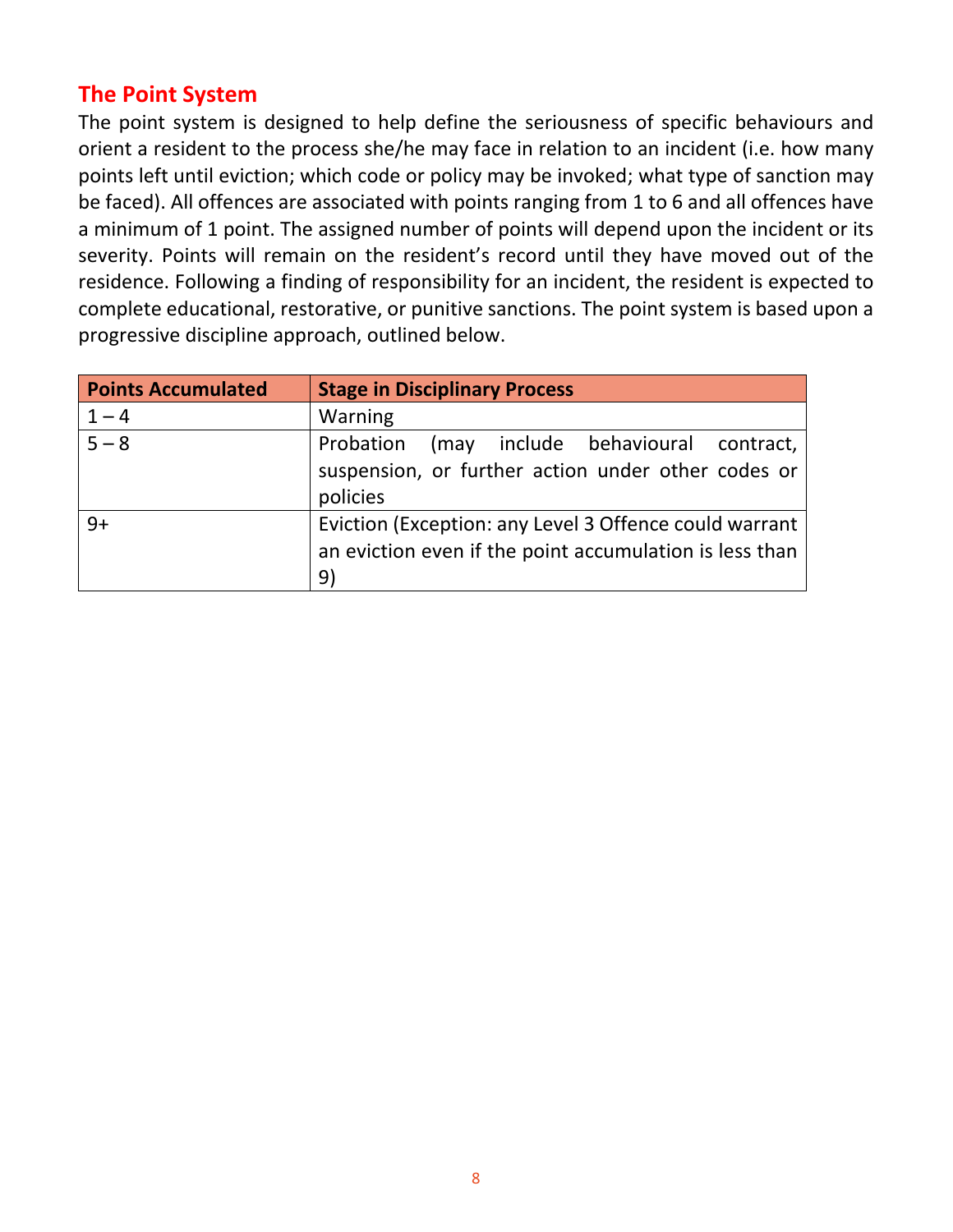# **Offences**

## **Advertising, Soliciting, Campaigning, and Selling**

Note: Residents or other community members who wish to campaign or advertise activities associated with the Residence or Huron are required to speak with an RLS to seek permission.

| Level 1 (1-2 points) | a) Displays in windows or other prominent places promoting        |
|----------------------|-------------------------------------------------------------------|
|                      | illegal substances, pornography, or other<br>alcohol,             |
|                      | inappropriate activities or messages                              |
|                      | b) Unauthorized advertising, soliciting, promoting, or selling of |
|                      | products, events, and services in residence                       |
|                      | c) Unauthorized campaigning in residence                          |
| Level $3(5+)$        | a) Displays of material promoting hatred, violence, racism,       |
|                      | sexism, homophobia, or any other discriminatory messages          |
|                      | contravening the Residence Discipline Code or any other           |
|                      | codes and policies of Huron University College                    |

## **Alcohol**

| Level 1 (1-2 points) | a) Consumption of alcohol in areas not permitted by Huron         |
|----------------------|-------------------------------------------------------------------|
|                      | b) Possession of drinking and/or drinking game paraphernalia      |
|                      | (funnels, beer bongs, etc)                                        |
|                      | c) Possession of large volume alcohol containers (holding more    |
|                      | than 500 ml of beer or more than 1.18L of alcohol other than      |
|                      | beer. Examples include kegs and mini-kegs                         |
| Level 3 (4-6 points) | a) Consumption or possession of alcohol by residents and guests   |
|                      | under the legal age (19)                                          |
|                      | b) Drinking games or promotion of a social function, activity, or |
|                      | contest in which the consumption of alcohol is the primary        |
|                      | focus or used as a penalty                                        |
|                      | c) Imposing the physical effects of drinking on the property or   |
|                      | community of the residence (i.e. vomiting, urinating, passing     |
|                      | out, aggressive or disruptive behaviour)                          |
|                      | d) Making or selling alcohol in the residence                     |
|                      | e) Purchasing for or supplying alcohol to any person under the    |
|                      | legal age (19)                                                    |
|                      | Influencing, forcing, and/or promoting the consumption of<br>f)   |
|                      | alcohol by a resident and/or guest on another                     |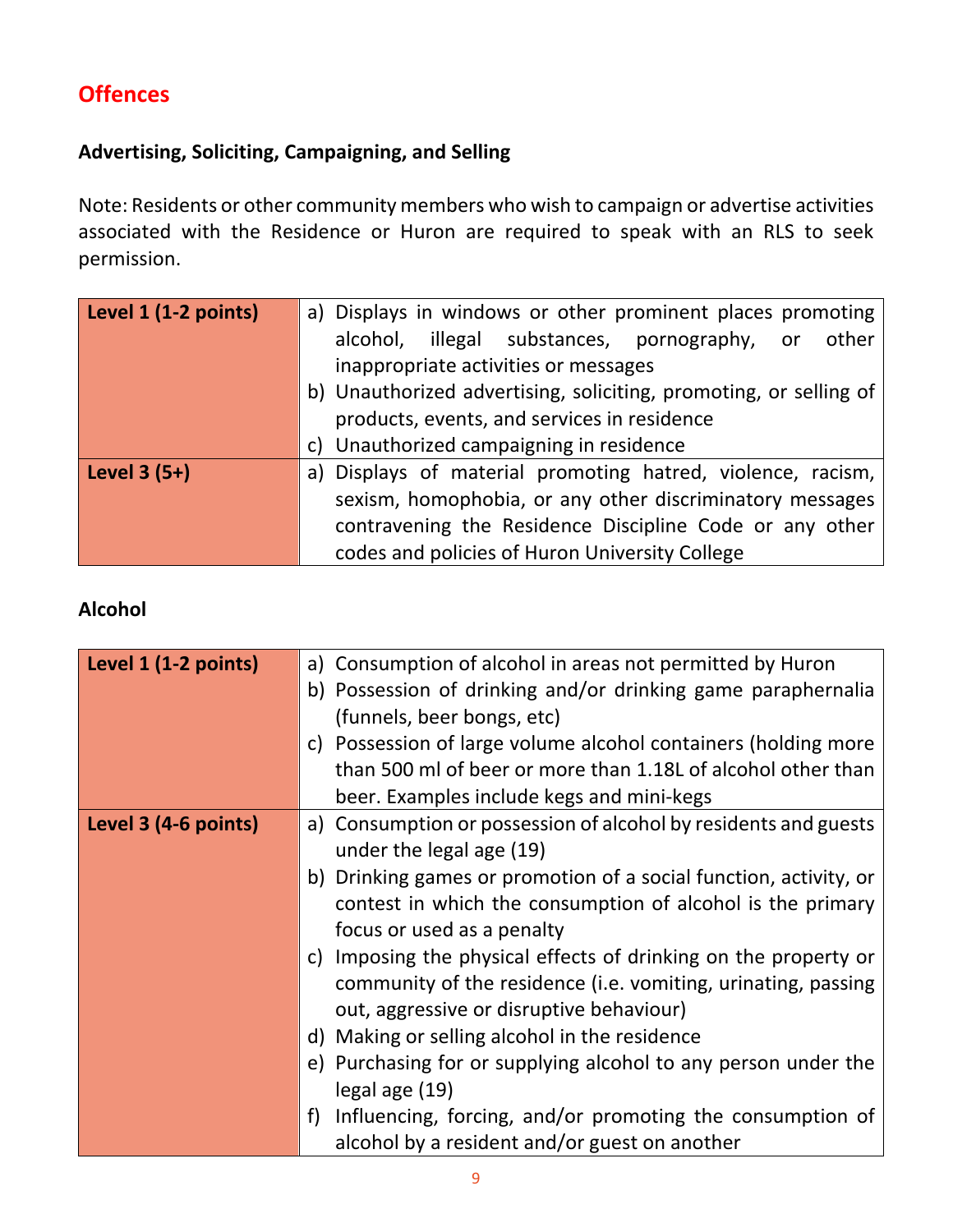# **Cleanliness**

| Level 1 (1-2 points) | a) Littering                                                          |
|----------------------|-----------------------------------------------------------------------|
|                      | b) Failure to keep common areas/lounges in clean and sanitary         |
|                      | condition after use                                                   |
|                      | c) Improper disposal of garbage including leaving it outside of       |
|                      | rooms in hallways, overwhelming garbage bins with                     |
|                      | extraneous garbage, or leaving it anywhere except designated          |
|                      | garbage areas or containers                                           |
|                      | d) Collection of empty containers, bottles or cans that is deemed     |
|                      | by Residence Staff to be beyond recycling purposes                    |
|                      | e) Failure to follow instructions for proper disposal of garbage or   |
|                      | recycling                                                             |
|                      | Inappropriate use of bottles or containers for the collection of<br>f |
|                      | bodily fluids                                                         |
| Level 2 (2-4 points) | a) Marking any surface through action or neglect deemed to be         |
|                      | beyond normal wear and tear                                           |
|                      | b) Actions or neglect that leads to or has the potential to lead to   |
|                      | damaging, offensive, or harmful problems in the residence             |
|                      | including<br>water damage, odours, and<br>insect/rodent               |
|                      | infestation                                                           |
|                      | c) Failure to keep furniture, fixtures, and appliances in good        |
|                      | order                                                                 |
| Level 3 (4-6 points) | a) Behavior that causes or the potential to cause significant         |
|                      | damage through action, carelessness, or negligence                    |
|                      | b) Willful damage, vandalism, graffiti, or neglect that leads to      |
|                      | serious damage to the residence, Huron, or private property           |

# **Disruptive Behaviour**

| Level 1 (1-2 points) | a) Throwing, dropping, kicking, or knocking objects from or at                       |
|----------------------|--------------------------------------------------------------------------------------|
|                      | Residence buildings, windows, or stairwells, whether<br>intentional or unintentional |
|                      |                                                                                      |
|                      | b) Participating in physically active games or sports inside                         |
|                      | Residence or within the Residence grounds which could disturb                        |
|                      | residents, staff, or the surrounding community, or cause                             |
|                      | damage to facilities or personal injuries                                            |
| Level 2 (2-4 points) | a) Creating or permitting behavior in the Residence which is a                       |
|                      | nuisance or annoyance to Residents, Residence Staff, the                             |
|                      | surrounding community, or to the supplier of services                                |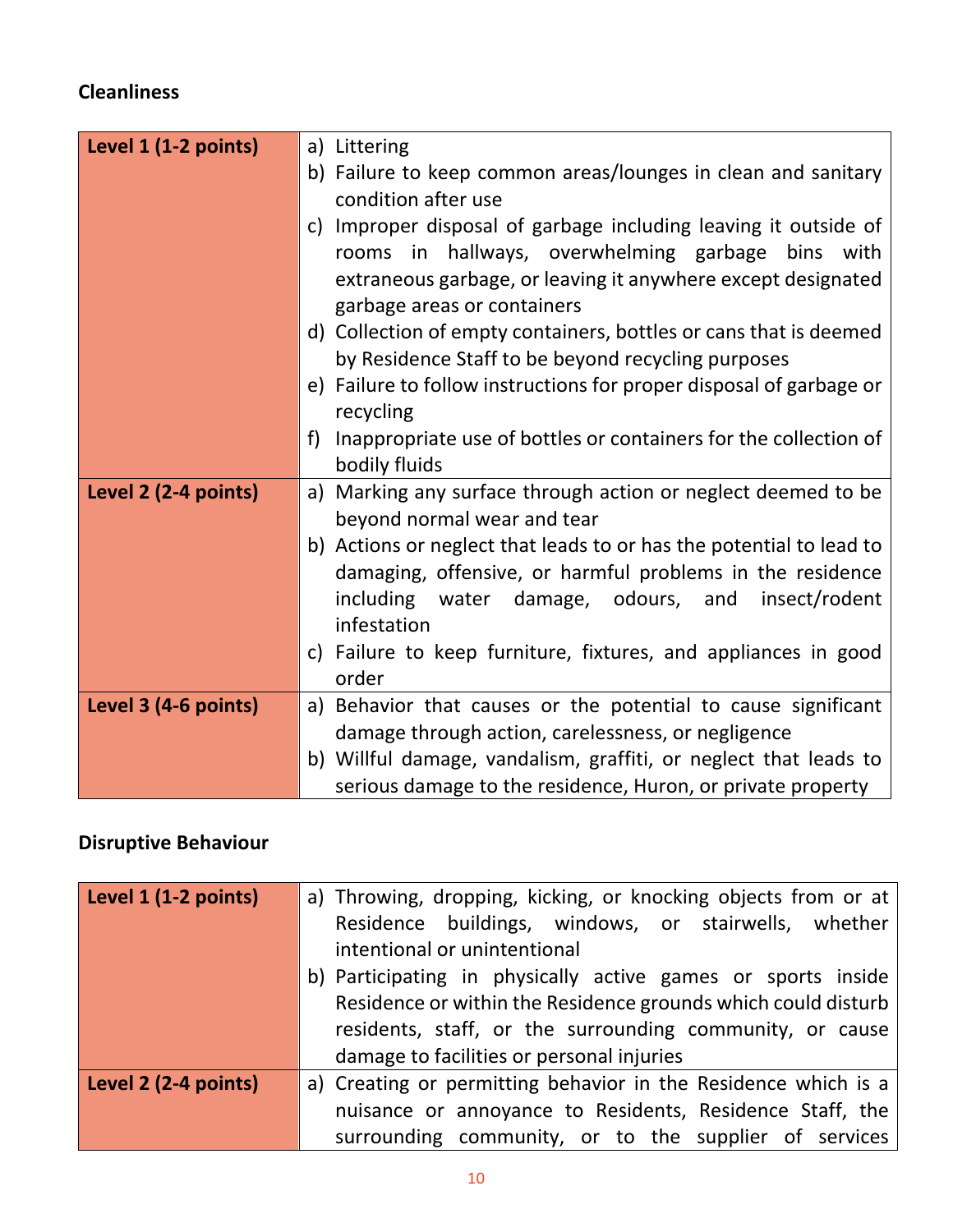|                      | authorized by Huron. This includes pranks/raids or similar<br>actions that could be damaging to personal, Residence, or<br>Huron property or reputation                                                                                                                                                                                                                                                        |
|----------------------|----------------------------------------------------------------------------------------------------------------------------------------------------------------------------------------------------------------------------------------------------------------------------------------------------------------------------------------------------------------------------------------------------------------|
| Level 3 (4-6 points) | a) Pranks or behavior that violates the privacy and personal space<br>or property of any Resident including but not limited to<br>entering a Resident's room without permission for the purpose<br>of a prank or raid, rearranging or confiscating any personal<br>property of a Resident, or hiding or stealing any property of a<br>Resident including but not limited to room access keys or<br>student ID. |

### **Facilities & Furniture**

| Level 1 (1-2 points) | a) Removal of furniture, appliances, window screens, or other       |
|----------------------|---------------------------------------------------------------------|
|                      | fixtures from assigned rooms/units or common areas and              |
|                      | placing them elsewhere                                              |
| Level 2 (2-4 points) | a) Alteration or renovation of rooms, furniture, or equipment       |
|                      | b) Installation of unauthorized furnishings, equipment, or devices. |
|                      | This includes internet, phone, and cable.                           |
|                      | c) Failure to keep access clear to electrical panel, heating unit   |
|                      | and/or maintenance unit                                             |

#### **Guests & Visitors**

- 1. Residents must sign in their guests at the Info desk before entering the Residence.
- 2. The guest must show one piece of photo ID to security at the Info desk. Acceptable forms of ID include passport, driver's license, or valid student ID card. Expired photo ID is not acceptable.
- 3. Residents may sign in up to two (2) guests at a time
- 4. While each guest is in the Residence, the Resident must remain in the company of the guest at all times until the guest is signed out.
- 5. The guest must sign out with the Info desk each time they leave the residence property regardless of the length of time spent off the property.
- 6. Guests are permitted up to a maximum of two (2) consecutive nights unless special permission is requested and granted by the Residence Life Staff.
- 7. Guests should not in any way interfere with the rights of a roommate or other Resident to privacy, access, sleep, or study at any time or anywhere within the Residence.
- 8. Any non‐resident who is invited to, accompanied on, accepted or admitted into the Residence property is deemed to be a guest of that Resident.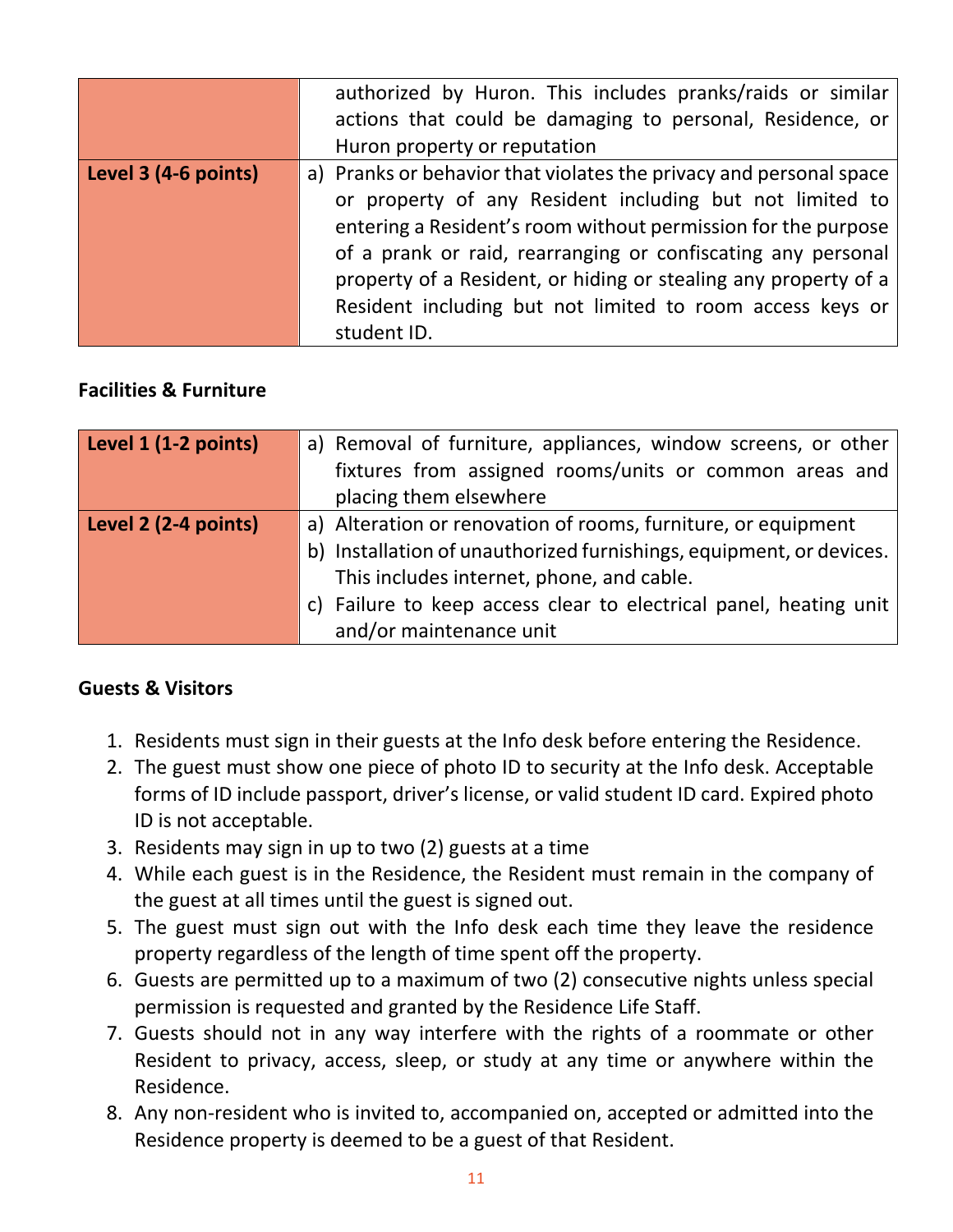- 9. Failure to be present does not mitigate or absolve the resident's responsibility for their guest's behavior. Residents are responsible for their guest's behavior whether they participated in, condoned, or were aware of the guest's behavior or not. The specific sanction(s) applied to the Resident will be determined by the specific violation of the Residence Discipline Code by the guest.
- 10.The Residence requires any guests 16 years or younger visiting the Residence without a parent/guardian to have signed form of consent from their parent/guardian. This form will include contact information for the parent/guardian. The RLS reserves the right to call a parent/guardian in the event of a medical emergency or due to behavioural conduct.

| Level 1 (1-2 points) | a) Failure to sign-in/sign-out guests at the Info desk.             |
|----------------------|---------------------------------------------------------------------|
|                      | b) Failure of Resident to be with their guest at all times in       |
|                      | Residence.                                                          |
|                      | c) Permitting a guest to stay over the limit of two (2) consecutive |
|                      | nights without having been given permission by the Residence        |
|                      | Life Staff in advance                                               |
| Level 2 (2-4 points) | a) Living in or permitting someone else to live in a room or unit   |
|                      | that has not been assigned to a room in the Residence.              |
| Level 3 (4-6 points) | a) Hosting a guest who violates the Residence Discipline Code. All  |
|                      | Residents are responsible for the actions and behaviours of         |
|                      | guests signed in with them, at all times, while in the Residence.   |
|                      | b) Host a guest who has been issued a trespass or similar notice    |
|                      | restricting them from the Residence property.                       |

#### **Harassment & Discrimination**

Huron will not tolerate verbal, electronic, or written abuse, threats, intimidation, violence or other forms of harassment against any member of our community. Incidents of harassment or assault should be reported to the Residence Life Staff immediately and to Campus Police.

| Level 2 (2-4 points) | a) Failure to abide by Huron's Code of Conduct or related                                                                  |
|----------------------|----------------------------------------------------------------------------------------------------------------------------|
| ୍ୟ                   | legislation or policies which defines harassment and                                                                       |
| Level 3 (4-6 points) | discrimination.                                                                                                            |
|                      | b) Any conduct that could be deemed as bullying, including cyber                                                           |
|                      | bullying, or bullying on social media be it via a group or an<br>individual                                                |
|                      | c) Any statement, action, or display that could be deemed as<br>inappropriate or derogatory towards an individual or group |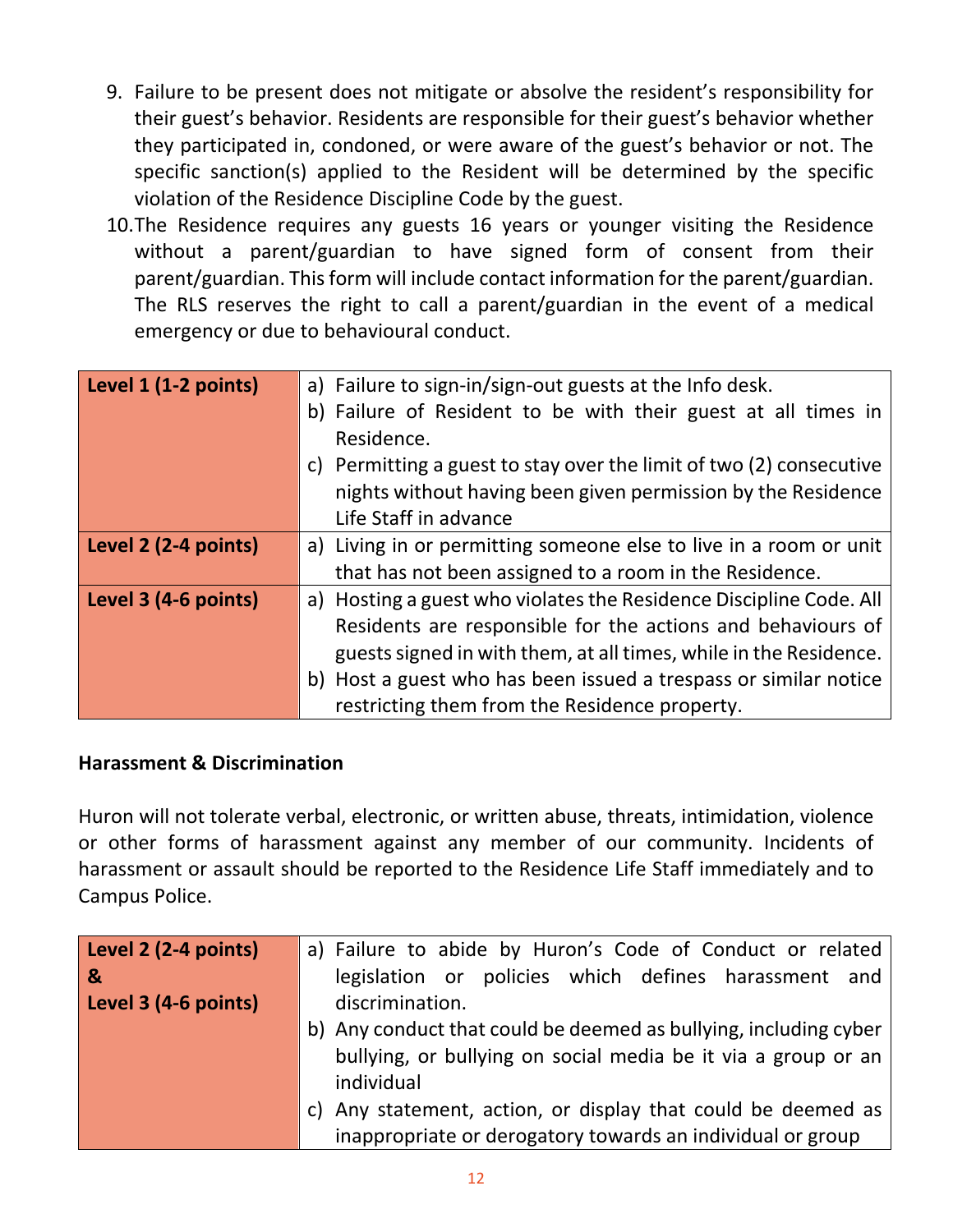## **Illegal Substances & Activities**

Any observations about the behaviour, speech, odours or physical surroundings of an individual that cause suspicion of illegal activity will be investigated and/or reported, and sanctions may be implemented accordingly. Under the principle of Standard of Proof, repeated suspicious behaviour pertaining to illegal activities may result in the RLS applying the full measures of discipline outlined below.

| Level 1 (1-2 points) | a) Possession of paraphernalia associated with the use<br>of illegal substances including but not limited to<br>bong, pipe, roach clip, vaporizer, ash tray and grinder<br>b) Using or being under the influence of an illegal<br>substance in Residence                                                         |
|----------------------|------------------------------------------------------------------------------------------------------------------------------------------------------------------------------------------------------------------------------------------------------------------------------------------------------------------|
| Level 3 (4-6 points) | a) Possessing, using, making, selling, or being under the<br>influence of an illegal or un-prescribed substance in<br>Residence.<br>b) Any behaviour or activities that contravene the laws<br>of the land<br>c) Possession or use of medication for purposes other<br>than those for which they were prescribed |

## **Noise & Quiet Hours**

Excessive noise infringes upon the rights of other Residents to study and sleep. Therefore, a reasonable level of quiet is expected. During quiet hours (listed below) all Residents have the right to request that unreasonable noise be terminated whether the noise is originating from a room, hallway, common area, washroom, stairway, or outside the building**.** 

#### **Quiet Hours**

Sunday to Thursday 11pm – 7am

Friday and Saturday 1am – 9am

#### **Exam Period Quiet Hours**

During mid-term and end of year exams, quiet hours will be enforced 24 hours a day. Extended quiet hours begin the last day of classes and continue until the residence closes after the last exam.

| Level $1$ (1-2 points) | a) Non-compliance with Quiet Hours                            |
|------------------------|---------------------------------------------------------------|
|                        | b) Possession of large musical instruments                    |
|                        | $\vert c \vert$ Use of musical instruments or sound equipment |
| Level 2 (2-4 points)   | a) Non-compliance with Exam Quiet Hours                       |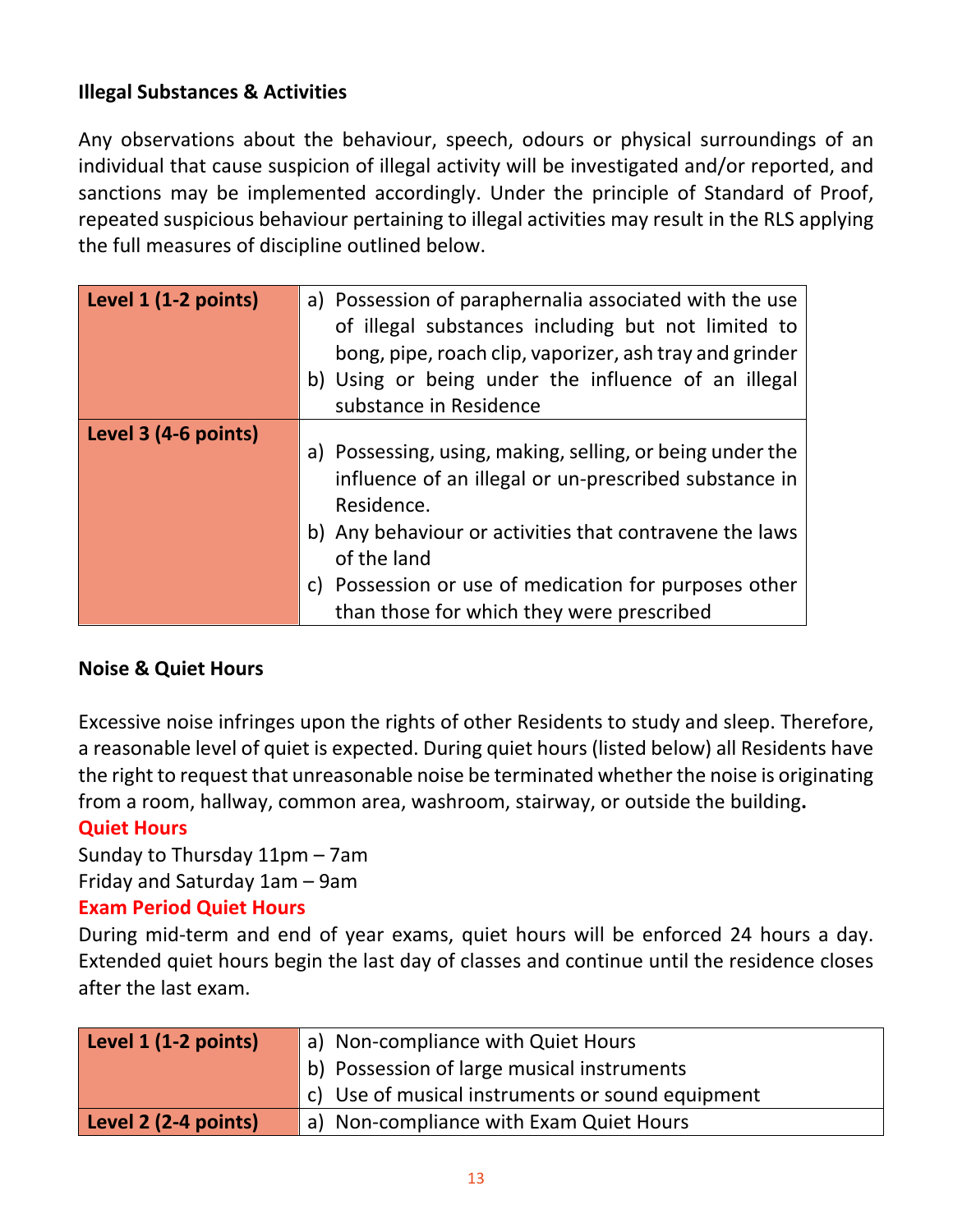| b) Excessive noise that interferes with the academic work of |                                                       |  |  |
|--------------------------------------------------------------|-------------------------------------------------------|--|--|
|                                                              | Residents and/or significantly disturbs the Residence |  |  |
|                                                              | community and/or neighbouring communities             |  |  |

## **Pets**

| Level 2 (2-4 points) | a) Keeping any animal or pet in Residence, including fish |
|----------------------|-----------------------------------------------------------|
|                      |                                                           |

# **Respect & Cooperation**

| Level 2 (2-4 points) | a) Failure to respond to the written or verbal direction of<br>Residence Life Staff or Huron Staff                                                                                            |
|----------------------|-----------------------------------------------------------------------------------------------------------------------------------------------------------------------------------------------|
|                      | b) Demonstrated lack of respect, civility, courtesy or<br>cooperation with a member of the Residence community,<br>including Residents, visitors, Residence Life Staff, or Huron<br>staff     |
|                      | c) Failure to provide identification or providing<br>false<br>identification when asked by Huron University RLS<br>d) Providing a false report of an incident or impeding an<br>investigation |

#### **Restricted Areas & Unauthorized Entry**

| Level 3 (4-6 points) | a) Unauthorized entry into restricted areas of Residence,        |
|----------------------|------------------------------------------------------------------|
|                      | including rooftops, basements, utility rooms, offices, etc.      |
|                      | b) Entry into another Residence room without consent of that $ $ |
|                      | Resident                                                         |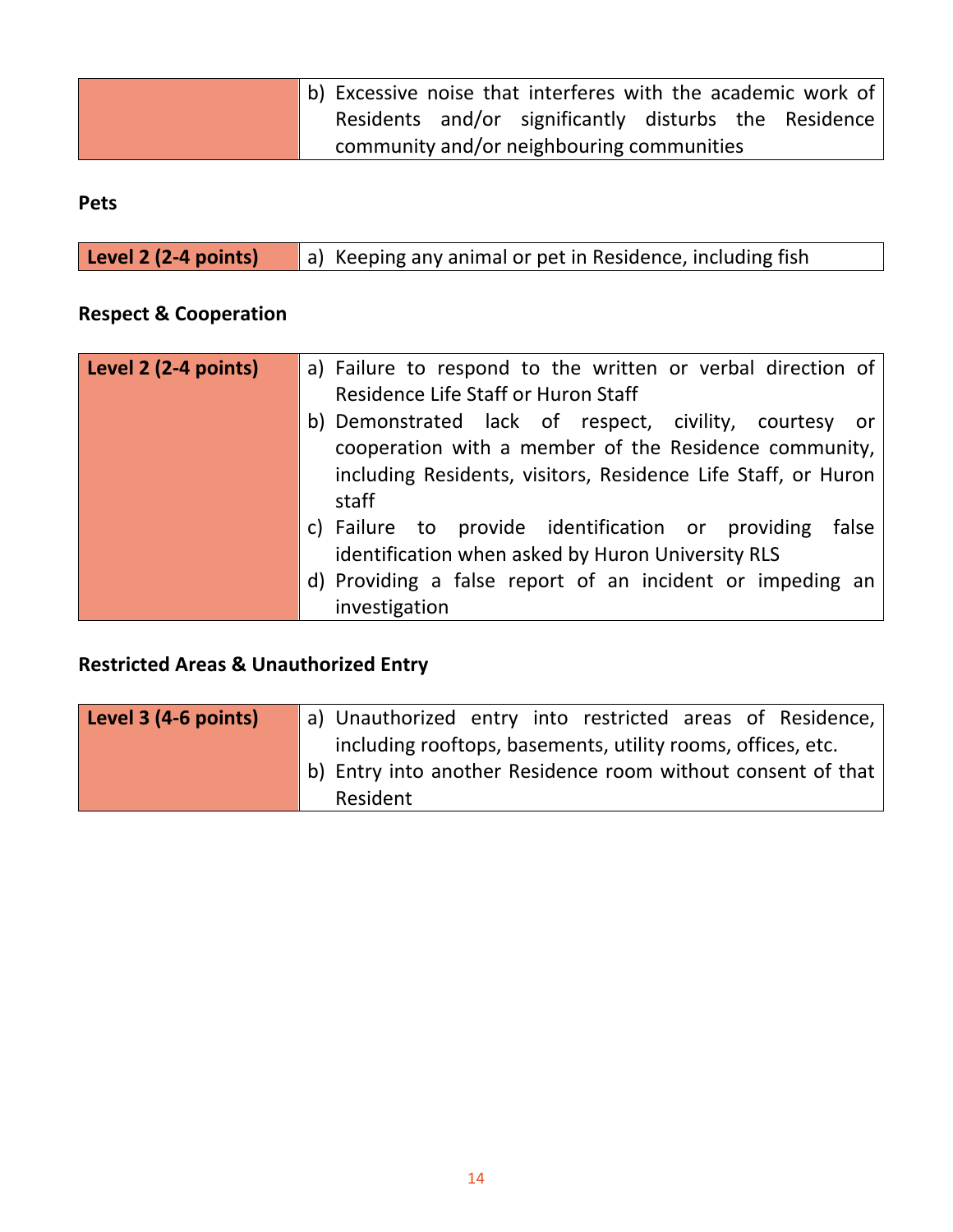# **Safety, Security, & Fire Prevention**

| Level 1 (1-2 points) | a) Propping open a fire door, which includes room doors. This may<br>include using the deadbolt or another item to prevent it from |
|----------------------|------------------------------------------------------------------------------------------------------------------------------------|
|                      | locking and/or to hold the door open                                                                                               |
|                      | b) Improper use of an emergency exit                                                                                               |
|                      | c) Footwear must be used within all interior and exterior common                                                                   |
|                      | areas of the Residence                                                                                                             |
| Level 2 (2-4 points) | a) Possession or use of candles, incense, lava lamps, non-                                                                         |
|                      | induction hot plates, flame cooking devices, indoor barbeques,                                                                     |
|                      | and deep fryers is prohibited. Cooking devices without an                                                                          |
|                      | automatic shutdown are not allowed in residence                                                                                    |
|                      | b) Blocking hallways, stairwells, exits, and access to fire safety                                                                 |
|                      | equipment                                                                                                                          |
|                      | c) Permitting entry of any individual (resident, non-resident, or                                                                  |
|                      | other) into Residence, either by opening a door or giving                                                                          |
|                      | Residence keys or swipe cards to that individual                                                                                   |
|                      | d) Overloading or tampering with electrical systems                                                                                |
|                      | e) Unsafe storage, disposal and/or use of prescribed medication                                                                    |
|                      | and related medical devices such as needles, prescription                                                                          |
|                      | drugs, and pill bottles                                                                                                            |
|                      | f) Leaving food unattended while cooking                                                                                           |
| Level 3 (4-6 points) | a) Covering, tampering with, or removing smoke detectors or<br>heat detectors                                                      |
|                      | b) Tampering with video surveillance equipment or systems                                                                          |
|                      | c) Possession or use of explosive or flammable material (ie.                                                                       |
|                      | firecrackers, fireworks, and bbq propane tanks)                                                                                    |
|                      | d) Discharging, tampering with, covering, or operating any fire                                                                    |
|                      | prevention or detection equipment for any purpose other than                                                                       |
|                      | the control of a fire                                                                                                              |
|                      | e) Actions or neglect that leads to a fire                                                                                         |
|                      | Failure to evacuate during an alarm<br>f)                                                                                          |
|                      | Careless or reckless driving on Residence grounds<br>g)                                                                            |
|                      | h) Actions, carelessness, or neglect that causes an elevator to stall                                                              |
|                      | and/or require repair                                                                                                              |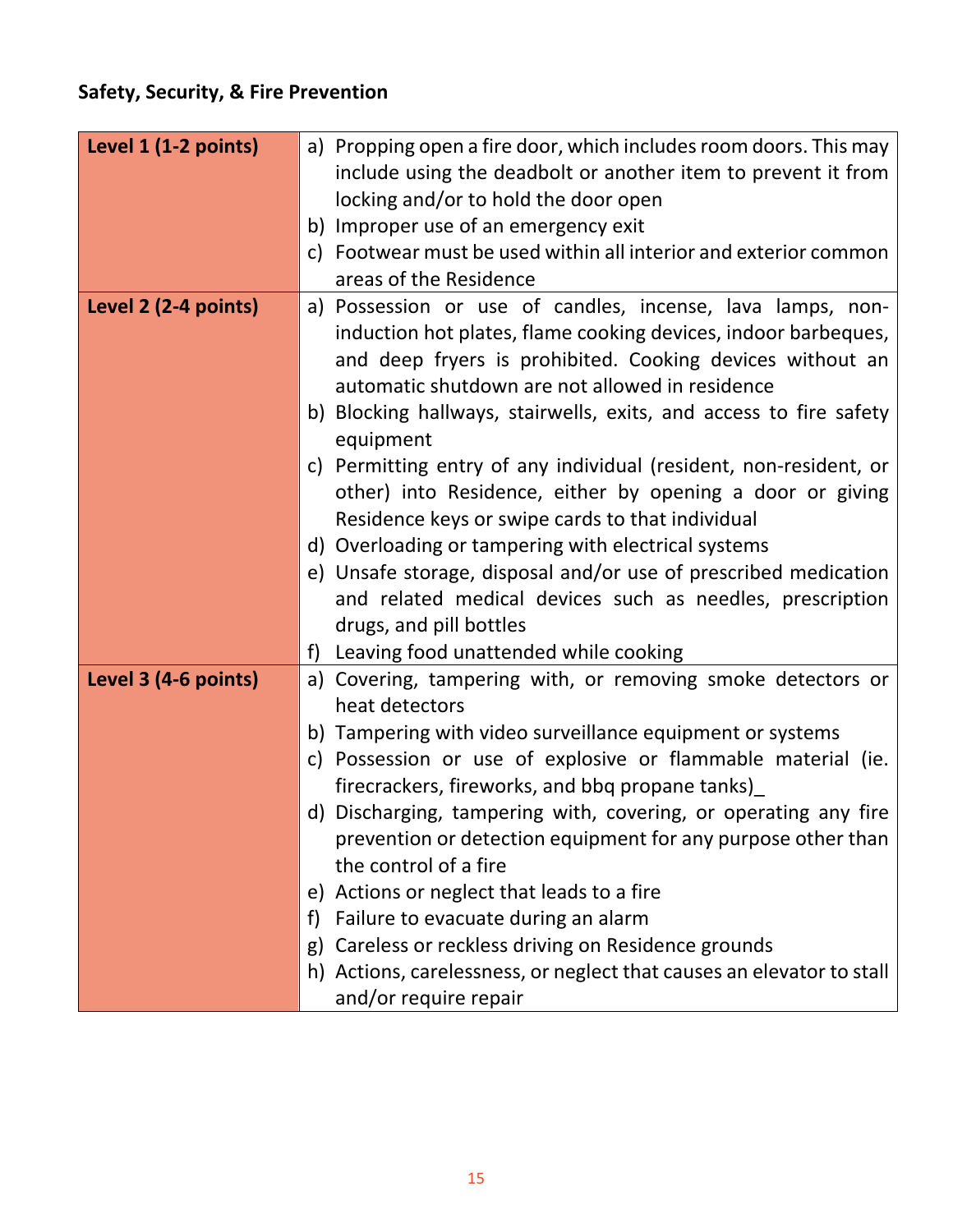## **Sexual Violence**

Sexual violence is a broad term that describes any violence, physical or psychological, carried out through sexual means or by targeting sexuality. This violence takes different forms against another person without consent. This includes but is not limited to sexual assault, sexual harassment, stalking, indecent exposure, voyeurism, and sexual exploitation. Violations of Huron's Sexual Violence Policy may be processed under the Sexual Violence Policy or the Student Code of Conduct Policy. Proceedings initiated against the Resident, could include sanctions and consequences separate and distinct from the Residence Discipline Code under the afore‐mentioned policies.

|  | <b>Level 3 (4-6 points)</b> $\vert$ a) Any behaviour deemed to be sexual violence |
|--|-----------------------------------------------------------------------------------|
|--|-----------------------------------------------------------------------------------|

#### **Smoking**

| Level 2 (2-4 points) | a) Smoking in residence is not permitted, including but not limited<br>to the use of cigarettes, cannabis, e-cigarettes, hookahs, and<br>vaporizers and/or any tobacco product.                                           |
|----------------------|---------------------------------------------------------------------------------------------------------------------------------------------------------------------------------------------------------------------------|
|                      | b) Smoking in an outdoor location on Residence grounds or any<br>campus property which includes smoking in personal vehicles<br>parked on Huron's campus is not permitted as Huron is a smoke<br>and tobacco free campus. |

#### **Technology Misuse**

| Level 2 (2-4 points) | a) Failure to abide by Huron's technology, phone, and internet |
|----------------------|----------------------------------------------------------------|
|                      | policies                                                       |
|                      | b) Installing/use of personal internet router                  |
| Level 3 (4-6 points) | a) Interference with the technology of Residence, Huron, or    |
|                      | another Resident                                               |
|                      | b) Copyright infringement (ie. illegally downloading music,    |
|                      | movies, or other media using Residence internet connection     |

#### **Unauthorized Activities**

All organized events, activities, or gatherings that have the potential to cause a disturbance must be approved by Residence Management, to ensure compliance with fire safety, noise, and other applicable policies. Residence Management will not approve any event that involves or is presumed to involve the use of alcohol or other substances. Maximum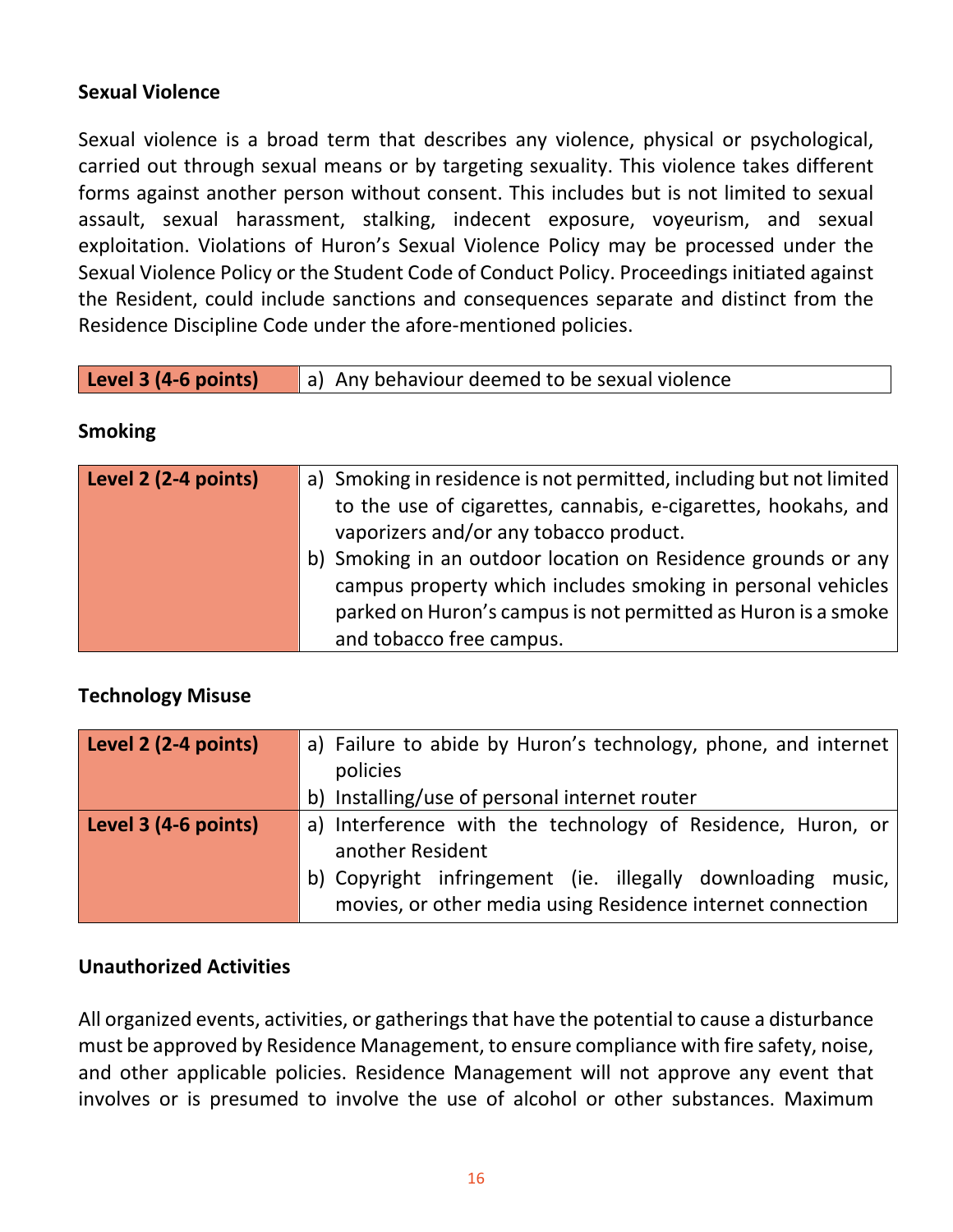capacity of a Residence room is defined as the number of Residents that live in the room plus 2 guests each.

| Level 2 (2-4 points) | a) Any gathering over the maximum capacity of a Residence          |
|----------------------|--------------------------------------------------------------------|
|                      | room                                                               |
|                      | b) Any organized event, activity, or gathering that has not gained |
|                      | the approval of the Residence Management                           |

#### **Unauthorized Articles & Theft**

| Level 1 (1-2 points) | a) Possession of equipment, keys, appliances, or furnishings not |
|----------------------|------------------------------------------------------------------|
|                      | authorized by the Residence or Huron                             |
| Level 3 (4-6 points) | a) Theft or possession of stolen property                        |

## **Violence & Aggression**

Violent or aggressive behaviour of any kind is not permitted in Residence. This includes behaviour such as physical force potentially causing hurt or damage to someone/something and/or behaviour that threatens another member of the community. Violence and aggression includes but is not limited to physical or verbal acts.

| Level 3 (4-6 points) | a) Any communication or behaviour that is perceived as          |
|----------------------|-----------------------------------------------------------------|
|                      | offensive, abusive, unwanted, aggressive, or threatening        |
|                      | b) Any behaviours (consensual or not) that causes or has the    |
|                      | potential/intent to cause physical or emotional harm. These     |
|                      | behaviours include but are not limited sexual assault, hitting, |
|                      | punching, slapping, kicking, pushing, pulling, bullying,        |
|                      | stalking, fighting, retaliation, and threats of violence        |
|                      | c) Any behaviour deemed to be a physical assault                |

#### **Weapons**

| Level 3 (4-6 points) | a) Possession, storage, or use or threatened use of a weapon |
|----------------------|--------------------------------------------------------------|
|                      | and/or replica weapons.                                      |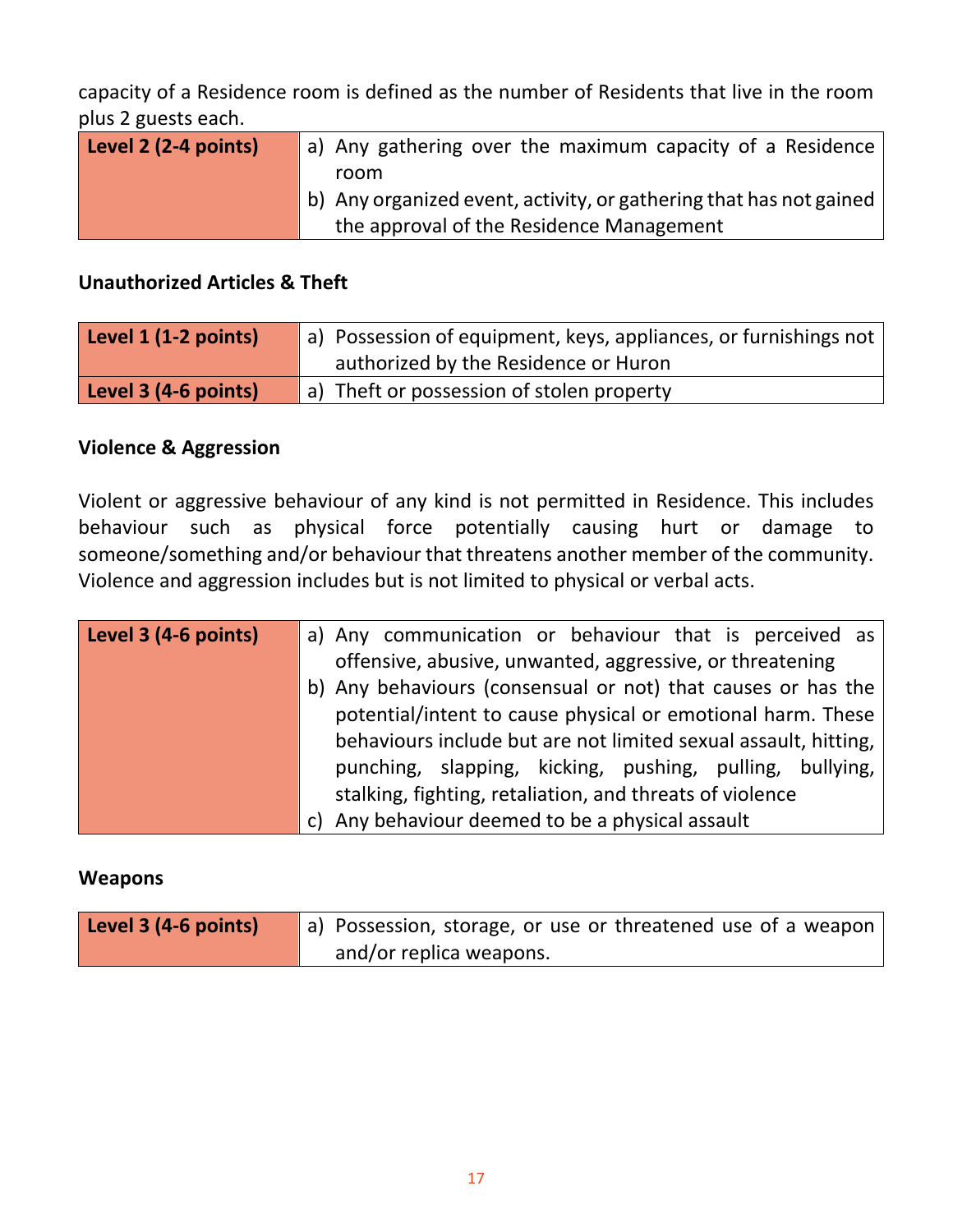# **Sanctions**

Sanctions are consequences for behaviour that violates Huron's Residence Discipline Code or other Huron codes and policies. Students will be informed in writing (Decision Letter) of the particular sanction and any fine amounts to be paid, deadlines for making fine payments, possible further action should unacceptable behaviour continue, or any other disciplinary process that has been initiated as a result of the behaviour or incident (ie. use of Student Code of Conduct policy, Sexual Violence policy). Sanctions are meant to be educational and restorative, and may be used in any combination of the types listed below, depending on the incident, the Level, and the context within which an incident took place. Repeated and multiple incidents may result in more severe sanctions, or initiating process under the Student Code of Conduct, Sexual Violence Policy, Sexual Harassment Policy, or any other Huron Policy.

The following four factors are considered when deciding upon any sanction:

- a. The unique circumstances surrounding each incident.
- b. Prior sanctions assigned for similar or past incidents.
- c. Whether the behaviour is repetitive (happened before or many of the same types of incidents). This consideration may increase the severity of the sanction.
- d. Whether monetary restitution must be considered or included as a sanction, specifically in the case of damage to the Residence or the property of other Residents.

## **Level One**

- a. Letter of Warning written notification from the Residence Manager to the Resident(s) that his/her/their behaviour is not acceptable and continuation or repetition of the behaviour may result in a more serious sanction and/or applicable fine
- b. Community Service tasks or roles assigned as sanction, which contribute positively to the reputation, welfare, or condition of the Residence or surrounding community
- c. Confiscation removal of items from the possession of the Residents that violate the Residence Discipline Code
- d. Educational tasks assigned as a sanction designed to promote learning and development
- e. Fines a sanction applied to a Resident whereby they are directed to pay a monetary fee
- f. Loss of Privileges a sanction that places restrictions on certain privileges for the Resident
- g. Restitution payment for damage or loss experienced by Huron, Residence, Residents, Guests or other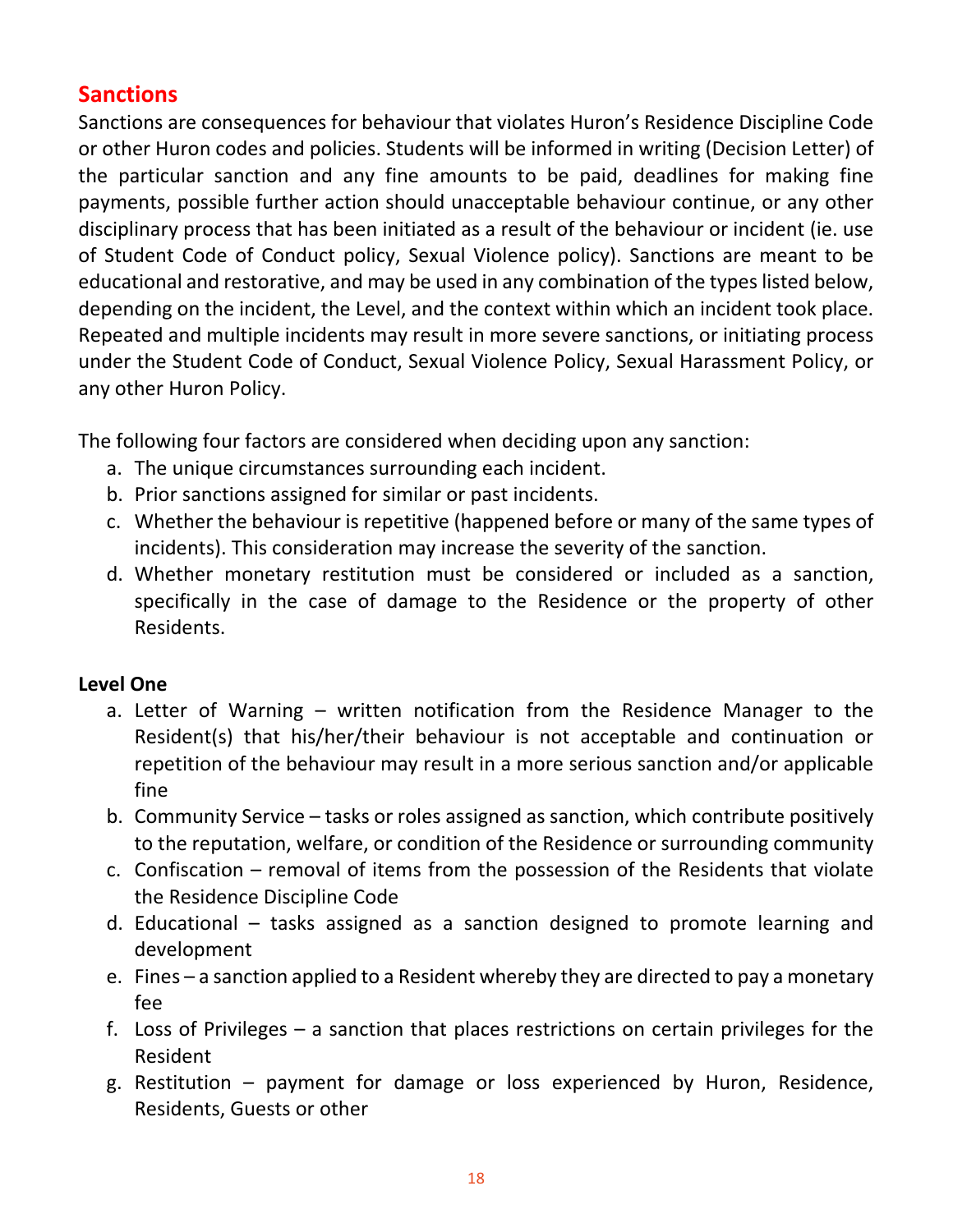## **Level Two**

- a. Any level 1 sanctions
- b. Communication Ban  $-$  a sanction that limits the privileges of a Resident to communicate freely with another Resident
- c. Transfer/Relocation a sanction that will reassign accommodation either within the Residence(s) or to a location off campus
- d. Trespass Notice  $-$  a sanction given to an individual who is denied the privilege to enter the Residence or prohibited from a specific location within the Residence. The individual is also prohibited from attending any Residence events which occur outside the building. A copy of the trespass letter is filed with Campus Police. The individual found or seen violating the trespass notice at any time will be reported to Campus Police and may be subject to further sanctions under the Residence Discipline Code or Huron policies.
- e. Suspension a sanction given to a Resident temporarily banning them from the Residences for a defined period of time, after which they may be eligible to return. Conditions for readmission will be specified. If a Resident violates the suspension, they will be charged under the Trespass to Property Act.
- f. Denial of Readmission to Residence a sanction given to a Resident who will not be permitted to live in the Residence in the future

## **Level Three**

- a. Any Level 1 and 2 sanctions
- b. Behavioural Contract  $-$  a signed agreement between a Resident and the Residence Manager to comply with established conditions of conduct and to refrain from specified conduct, often used when a student is placed on Residence Probation; the last step before Eviction
- c. Eviction termination of the Resident Contract and removal from the Residence building
- d. Recommendation for charges of non-academic Suspension or Expulsion  $-$  a sanction where Residence Life Staff make a formal recommendation to Huron's Administration to investigate and/or charge the Resident with non‐academic violation of specific Huron codes or policies which may result in non‐academic suspension or expulsion

# **Progressive Discipline**

In conjunction with sanctions, Huron follows a progressive discipline approach to ongoing poor behaviour in the Residence, depending on the violation. If and when inappropriate behaviour continues, is repeated, or is a significant violation of the Residence Discipline Code, a student may progress through the following three phases: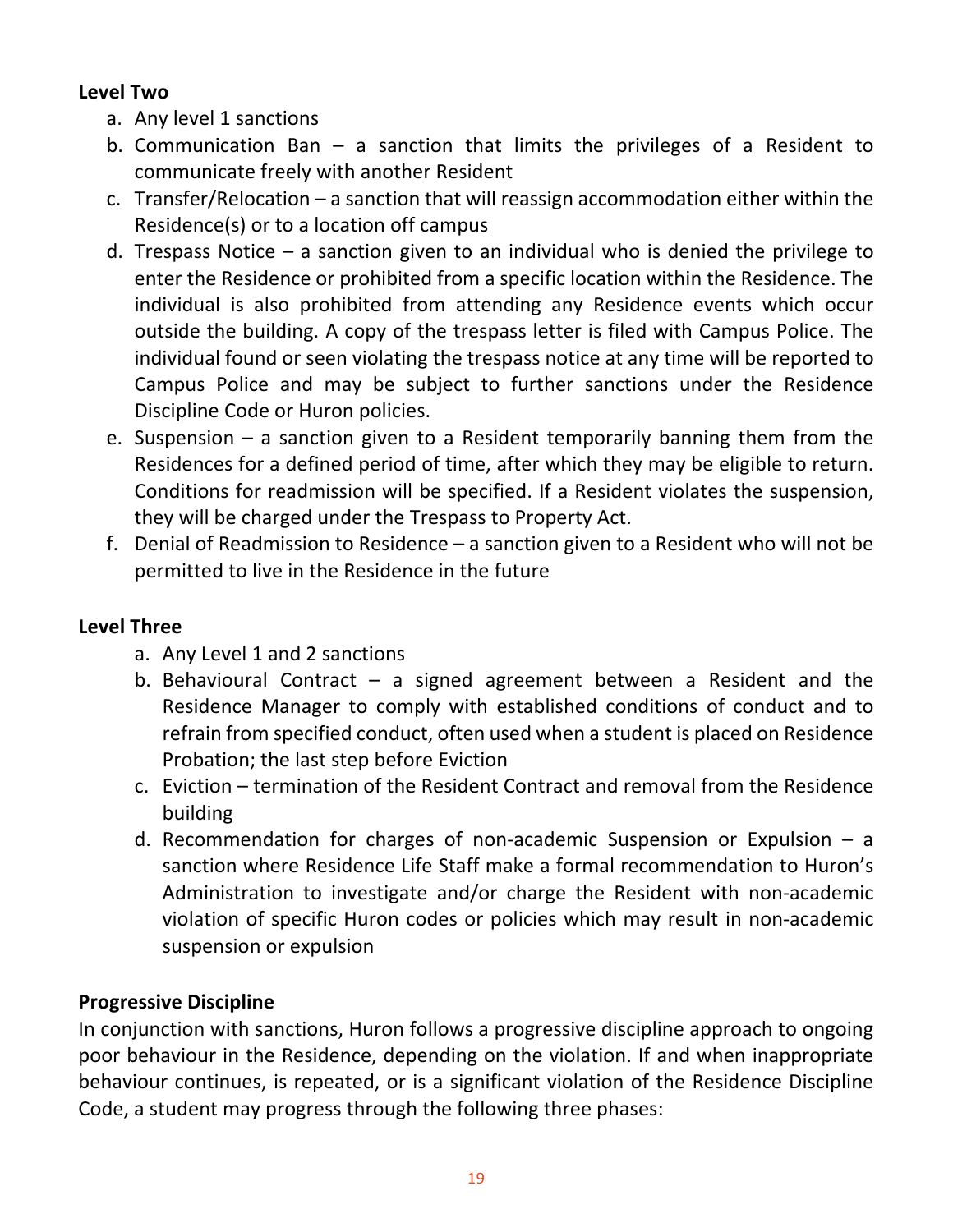#### **On Notice**

Resident is provided with written notice of being two (2) infractions away from termination of the Residence Contract. Any kind of further offence will change the student's status from On Notice to On Probation. Serious infractions may result in skipping the On Notice level and proceeding directly to On Probation.

#### **On Probation**

Resident is provided with written notice that any further offence (any Level, or a violation of Huron's codes and policies) will result in Eviction.

#### **Eviction**

Resident is required to leave the Residence in which they live within a specified time period. A Trespass Notice is given barring the Resident from entering any and all Residences. The Resident will receive a letter from the Residence Manager outlining the reasons for Eviction and any terms and conditions related to removal from the Residence.

Any of these may be applied for any Level of offence. Depending on the severity, there may not be a progressive approach, and the sanction will be handed out accordingly. For example, a Level 2 violation may result in eviction, depending on the circumstances, severity, and whether or not it is repeated behaviour.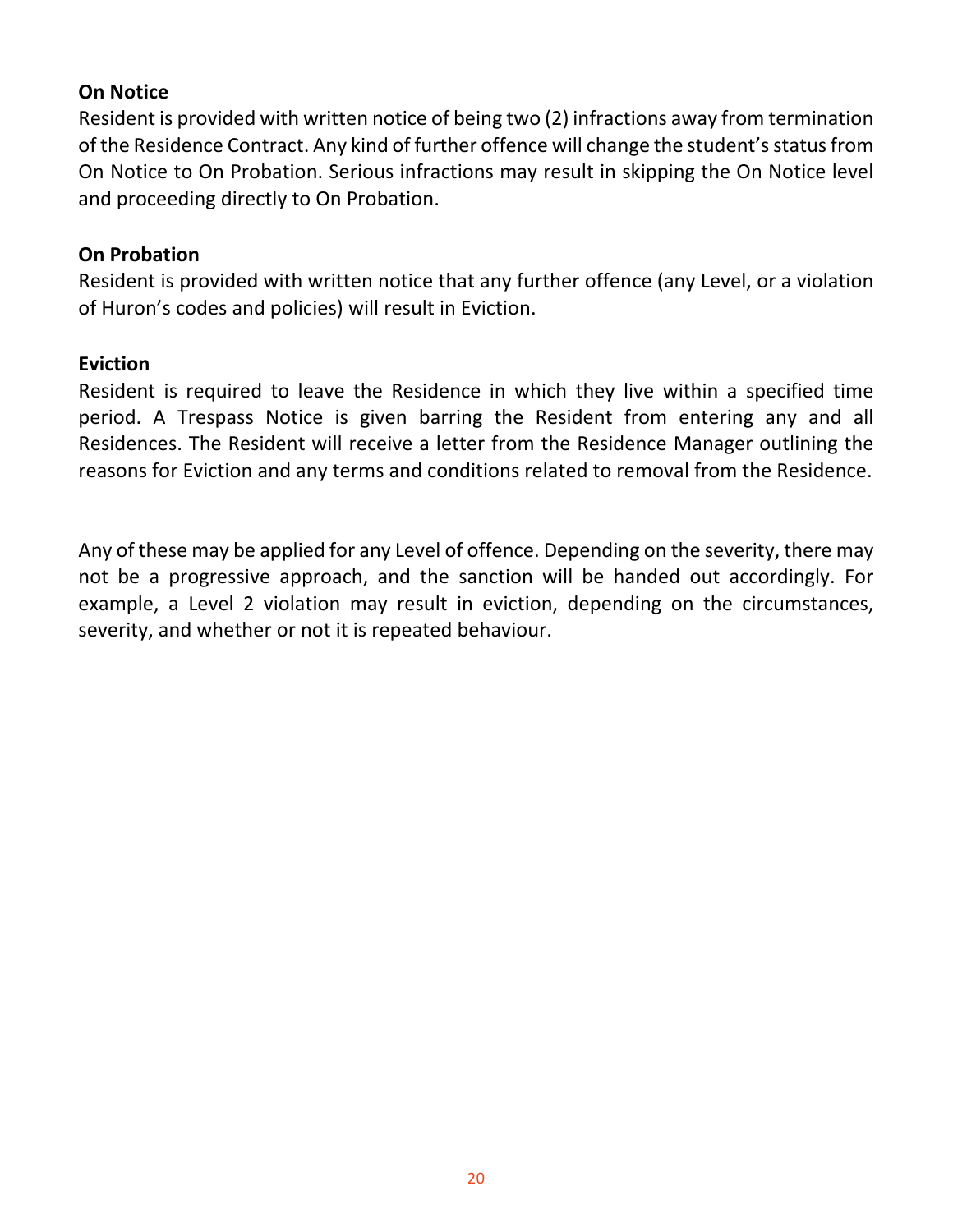# **Residence Discipline Code Procedures**

Principles of natural justice and procedural fairness are followed and upheld by 's when considering Residence Discipline Code violations and sanctions. These include:

- a. The Resident has the right to be informed of the allegation(s) of the offence(s).
- b. The Resident is entitled to an opportunity to respond to the allegation(s) of the offence(s) at a meeting with Residence Life Staff and the Residence Manager. The Resident is also entitled to a reasonable notice of the time, place, and nature of the meeting.
- c. The Resident is entitled to reasonable disclosure of evidence of the Incident Report prior to a decision.
- d. At meetings to discuss Level 3 offences, the Resident is entitled to call a reasonable number of witnesses to the meeting to discussed the alleged offence(s). This must be arranged with the Residence Manager prior to the meeting.
- e. The Resident is entitled to be advised in writing of the decision about the alleged offence(s) and the sanction(s) applied if any. The decision regarding what if any sanctions to apply should be made within a reasonable time.

# **Standard of Proof**

The information necessary to prove that an offence has occurred is referred to as the standard of proof. Huron relies upon a model of **Balance of Probabilities**. The standard of proof has been met if, at the conclusion of an investigation, based on the credible information, the Residence Life Staff believes that the incident reported probably occurred. This means that the information provided in the Incident Report and in the meeting reviewing the information, demonstrated that the violation is more likely than not to have occurred. The standard of proof for criminal cases is beyond a reasonable doubt, which does not apply in Residential Discipline Code procedures.

# **Incident Reports and Discipline Code Review Meetings**

Residence Life Staff (RLS) will record behaviours, actions, or negligence that may be offences of the Residence Discipline Code in **incident reports**. When necessary, the incident reports may include appendices such as emails, photographs, security, fire, or police reports. Residence Life Staff will notify the Resident(s) of the alleged offence(s) and will notify them of a **review meeting** to discuss the matter, if required. Some offences (ie. Level 1) may not require a sit-down meeting, and the Resident will be informed in writing of the accompanying fine or sanction via a **Decision Letter**.

A **Review Meeting** between a Resident and Residence Life Staff will be held to investigate more serious allegations of offences detailed in an incident report. (Level 2 or 3, repeated offences, offences that may result in significant sanctions). This is the opportunity for the Resident to be heard and explain their behaviour to the Residence Life Staff. While these meetings will comply with the principles of nature justice and procedural fairness, they are not highly formal. At the conclusion of the meeting, the RLS will follow‐up with the Resident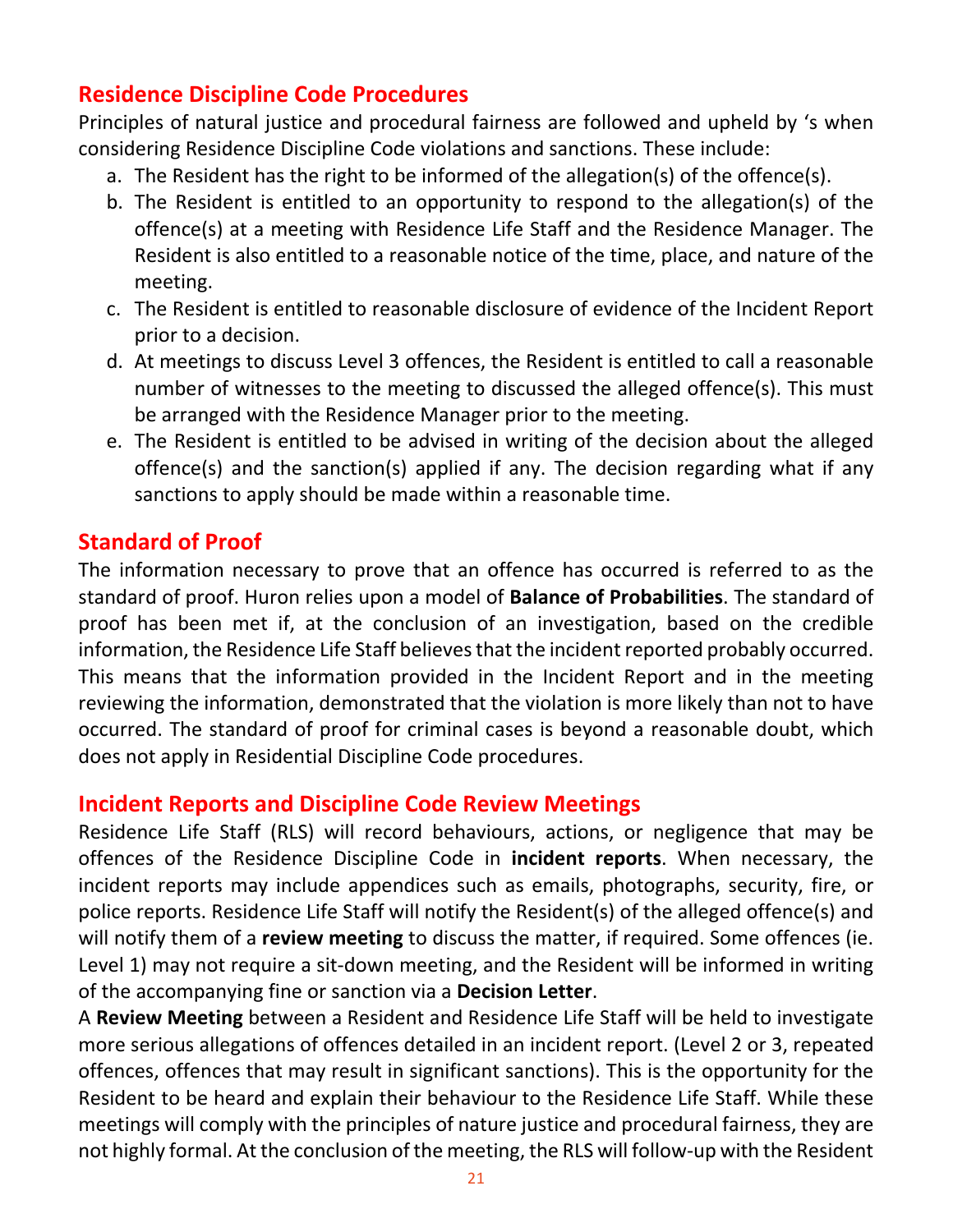in writing with a Decision Letter which will outline all necessary decisions about the offences, sanctions, and any related deadlines. If the Resident fails to attend the Review Meeting with the RLS, the Resident staff member(s) may choose to proceed and make a decision based upon all the evidence available.

# **Discipline and Appeal Committee Membership**

## **Residence Discipline Committee (Level 1 and 2)**

Residence Manager and Head Don(s) on call at the time of incident

# **Residence Discipline Committee (Level 3)**

- AVP, Students, Residence Manager, Head Don(s)
- May involve other officers of Huron, depending on the incident or code/policy under which it is investigated

# **Residence Appeals Committee (Level 1, 2 and 3, and evictions)**

*Appeal first reviewed by AVP, Students for Level 1 and 2 appeals, and to the Director of Community Safety for Level 3 appeals, to confirm criteria is met for grounds for appeal.* 

- Coordinator, Student Engagement
- Registrar (Chair)
- Head Don (not on call during the incident or involved in the discipline meetings up to this point)

# **Discipline Process**

- 1. Incident Report (Levels 1,2 or 3) written by on‐call Don
- 2. Residence Manager reviews incident reports with Head Dons to determine sanctions for Levels 1 and 2 incidents
- 3. Residence Manager conducts the Review Meeting with students as needed, depending on the incident, within 5 business days of receiving the Incident Report
- 4. Decision Letter sent to Resident with consequences/sanctions within 7 days of the Review Meeting
- 5. Level 3 incidents are reviewed by Head Dons, Residence Manager, and AVP, Students
- 6. Depending on the type of incident and the severity, the AVP may initiate an investigation under the Student Code of Conduct, the Sexual Violence Policy, or the Sexual Harassment and Discrimination Policy. The process and sanctions will follow those outlined in the specific codes under which the incident is investigated.
- 7. In those cases where a Level 3 violation is managed under the Residence Discipline Code, a Review Meeting will be held with the Resident, Residence Manager, Head Don, and AVP, Students
- 8. The Resident may, at Level 3 Review Meetings, identify and bring witnesses who will be interviewed separately by the Discipline Committee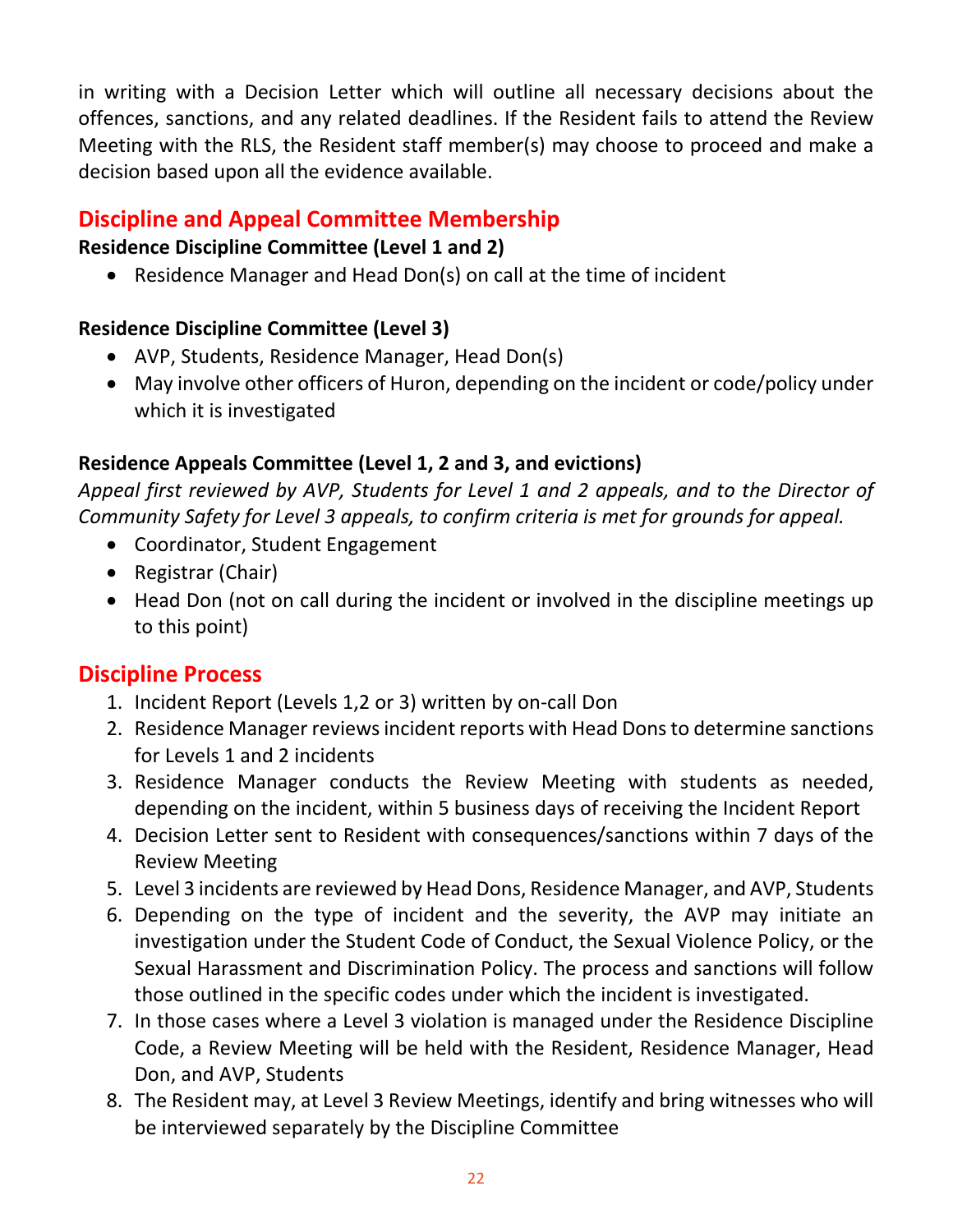- 9. Decision Letter sent to Resident with consequences/sanctions within 7 days of the Review Meeting
- 10.Level 1, 2 or 3 decisions/sanctions can be appealed, including the decision to evict a resident.

# **Appeal of Penalty (Level 1, 2 or 3, or Eviction)**

## **Guidelines**

- 1. All Residents may appeal the decision of the Discipline Committee, pursuant to the guidelines listed below. Appeals of eviction follow a similar pattern and the appellant may be allowed to remain in residence until the appeal has been decided. However, in the interest of public safety and if the situation warrants, the resident may be required to leave the Residence immediately. All Residents must be made aware of their right to appeal, in writing, upon receipt of the Decision Letter outlining the sanctions brought against them.
- 2. Criteria for appeal must be met and will be determined by the AVP, Students (Level 1 or 2) or Director of Community Safety (Level 3 and Eviction Appeals). A Resident has the right to appeal if:
	- a. New information has become available since the Discipline Committee met and a decision was rendered
	- b. It can be demonstrated that the accuracy or credibility of the investigation was biased
	- c. It can be demonstrated that the disciplinary outcome was too severe for the behaviour
- 3. Requests for appeals of Level 1 or Level 2 fines, penalties, or restrictions shall be emailed directly to the AVP, Students within 2 business days, excluding holidays, of receipt of the Decision Letter. Appeals of Level 3 fines, penalties, or restrictions, or evictions, shall be emailed directly to the Director of Community Safety. Notification of Resident is deemed given upon delivery of Decision Letter to the Resident(s)' Western email account, the Resident(s)' room, or the Resident(s)' mailbox.
- 4. Grounds must be clearly indicated in the written appeal with supporting documentation or the appeal will not be considered. Simply disagreeing with, or not liking, the disciplinary action is not grounds for an appeal. Lack of funds, ignorance, or substance abuse will not be considered acceptable grounds for appeal.
- 5. If an appeal is granted (either by the AVP, Students or the Director of Community Safety), the letter requesting the appeal, any supporting documentation along with the relevant incident report(s) will be sent to the Residence Appeals Committee.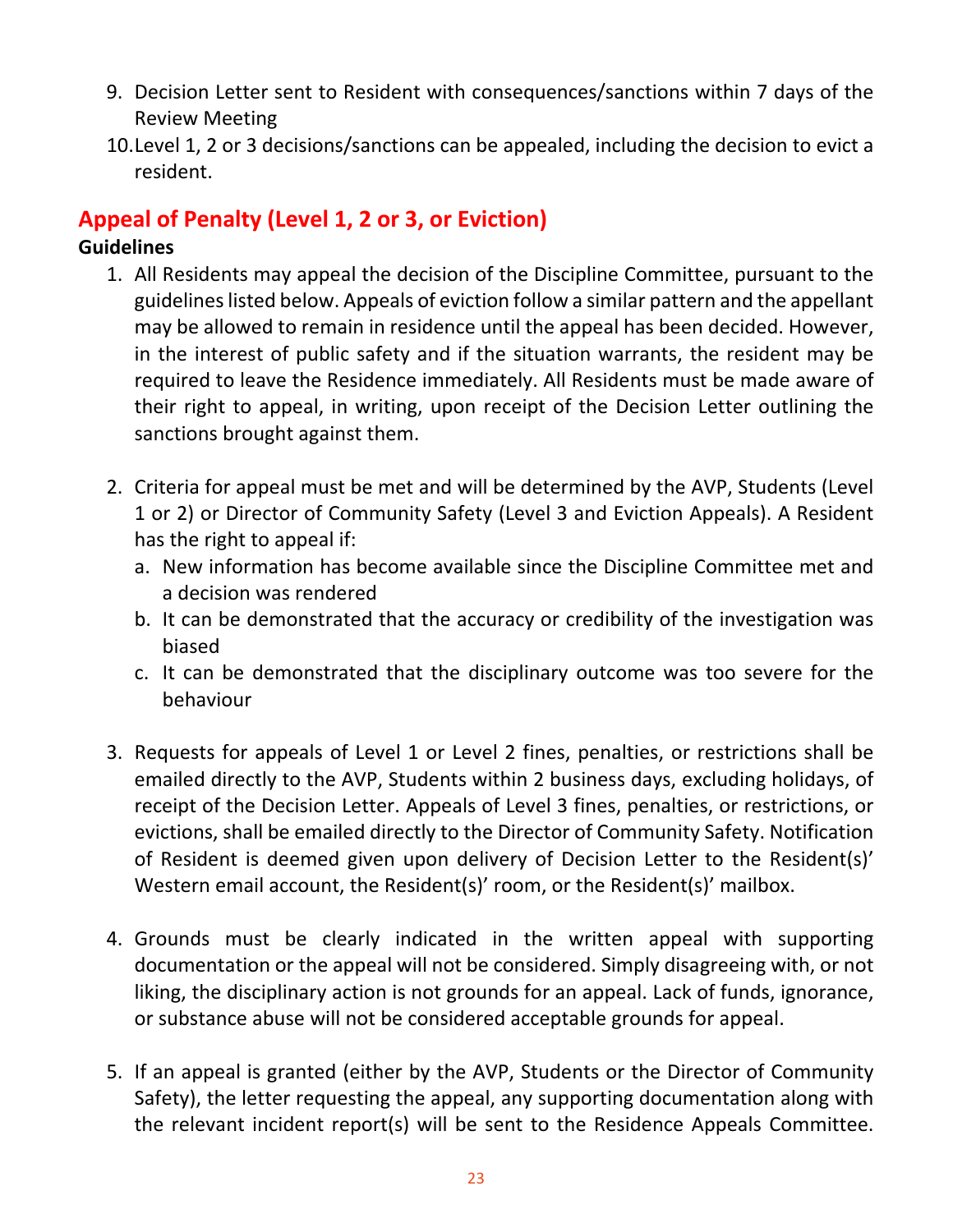Appeals that fall within the examination period (December or April) will be seen by the Appeals Committee but with HUCSC representation in place of a Head Don.

6. Appeals for Level 1‐3 infractions will be submitted in writing only. A hearing will be granted for eviction appeals.

## **Appeal Process for Level 1, 2 and 3 Sanctions**

- 1. Request for appeal is sent to either AVP, Students or Director of Community Safety for review. Criteria for appeal must be met. If criteria is met, the Resident will be notified that the Residence Appeal Committee will be reviewing the case. The request for appeal and the appropriate incident reports will be sent to the Appeals Committee. If the criteria for appeal have not been met, the sanctions will be applied and the process ends. There are no appeals to a review of an appeal.
- 2. The Residence Appeals Committee will convene to review all relevant material (request for appeal from Resident, Incident Reports and Decision Letter from Discipline Committee).
- 3. The Residence Appeals Committee has the power to impose discipline or to uphold, reject, diminish, or increase a penalty imposed by the Discipline Committee. The Committee must achieve unanimity in all decisions. The Chair of the Residence Appeals Committee will notify the AVP, Students within 2 business days of the hearing as to the outcome and will submit a report outlining the decision.
- 4. Decisions of the Residence Appeals Committee are binding and final.

## **Appeal Process for Eviction**

- 1. Request for appeal is sent to Director of Community Safety for review. Criteria for appeal must be met. If criteria is met, the Resident will be notified that the Residence Appeal Committee will be reviewing the case. The request for appeal and the appropriate incident reports will be sent to the Appeals Committee. If the criteria for appeal have not been met, the sanctions will be applied and the process ends. There are no appeals to a review of an appeal.
- 2. The Residence Appeals Committee will convene to review all relevant material (request for appeal from Resident, Incident Reports and Decision Letter from Discipline Committee) and schedule a hearing. Additional written material or statements may be requested of either the Discipline Committee, individual members of the Discipline Committee, or of the Resident. The Resident will be notified of the date and time of the hearing. The hearing will be scheduled in order to not conflict with the Resident(s)' class or exam schedule.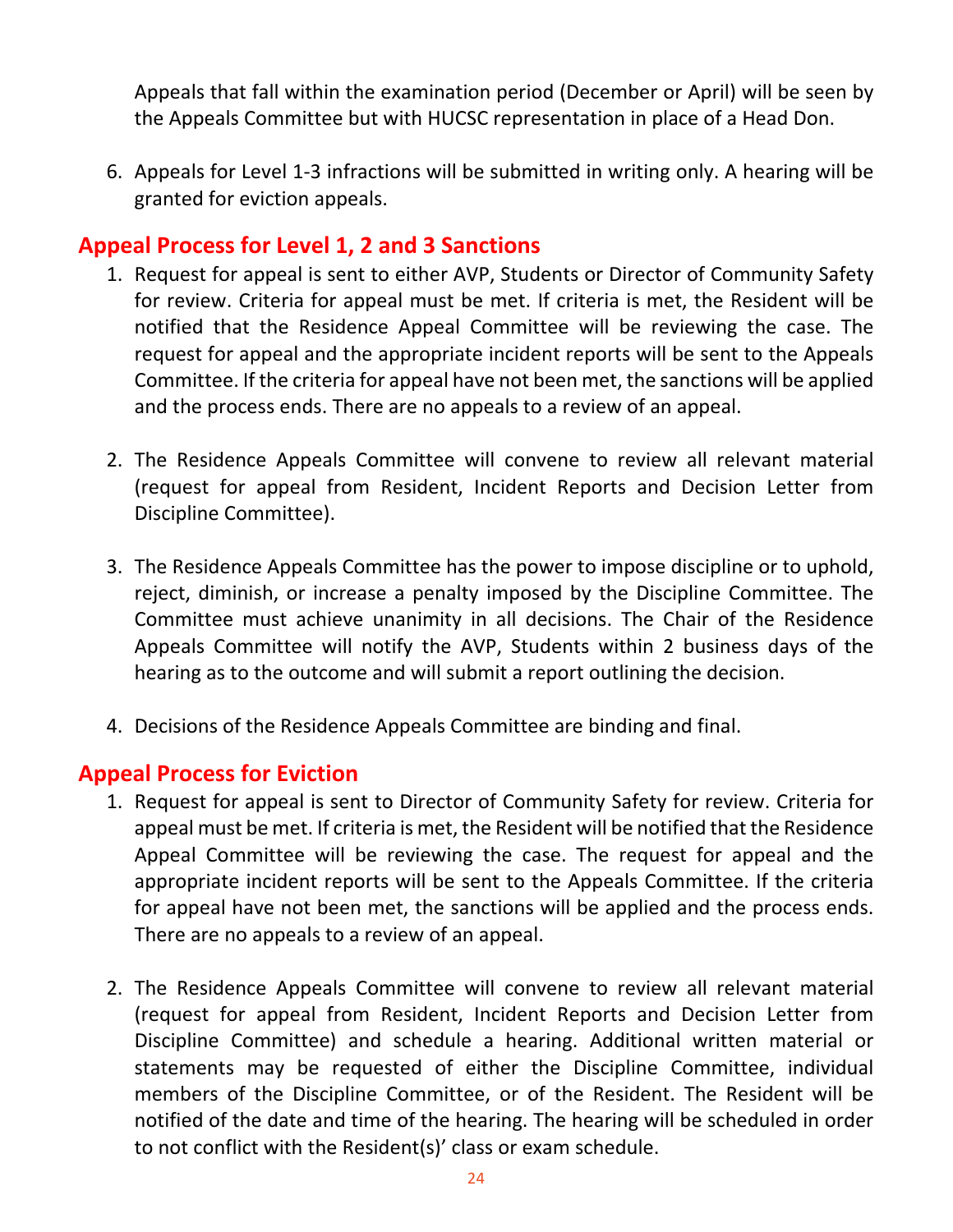- 3. The hearing will proceed as scheduled, even if the Resident does not attend. A member of the Discipline Committee (referred to as Respondent) will attend the hearing and be questioned by the Committee in order to further understand the incident and subsequent decision(s) of the Discipline Committee.
- 4. The Resident may bring witnesses to the hearing. Participation of witnesses shall be limited to providing evidence and responding to questions from the Appeals Committee. Witnesses may be present at the hearing only when providing evidence or responding to questions from the Appeals Committee.
- 5. The Resident may bring one support person to the hearing. However, that support person shall not participate in the hearing unless called on by the Chair to do so. Legal counsel will not be granted permission to attend the hearing as the support person or a witness. Participants are required to provide 48 hours' notice to the Appeals Committee of the name of and relationship to the support person.
- 6. The appeal hearing shall proceed as follows:
	- a) An initial briefing and review of the case by the Appeals Committee
	- b) Presentation of case by Resident
	- c) Presentation of case by Respondent
	- d) Subsequence examination/questioning of either party or any witnesses if required
- 7. Each appeal shall be considered independently and on its own merits.
- 8. The Appeals Committee will carefully consider only:
	- a) The appeal grounds;
	- b) The evidence supporting the grounds presented orally (during hearing)
	- c) The written evidence presented in the appeals request letter and supporting documents;
	- d) The written evidence presented in the Incident Reports and supporting documents
	- e) Any written evidence accepted by the Appeals Committee from the Resident or Respondent during the hearing, providing that both the Resident and Respondent had an opportunity to read, understand, and respond to the document
- 9. The Residence Appeals Committee has the power to impose discipline or to uphold, reject, diminish, or increase a penalty imposed by the Discipline Committee. The